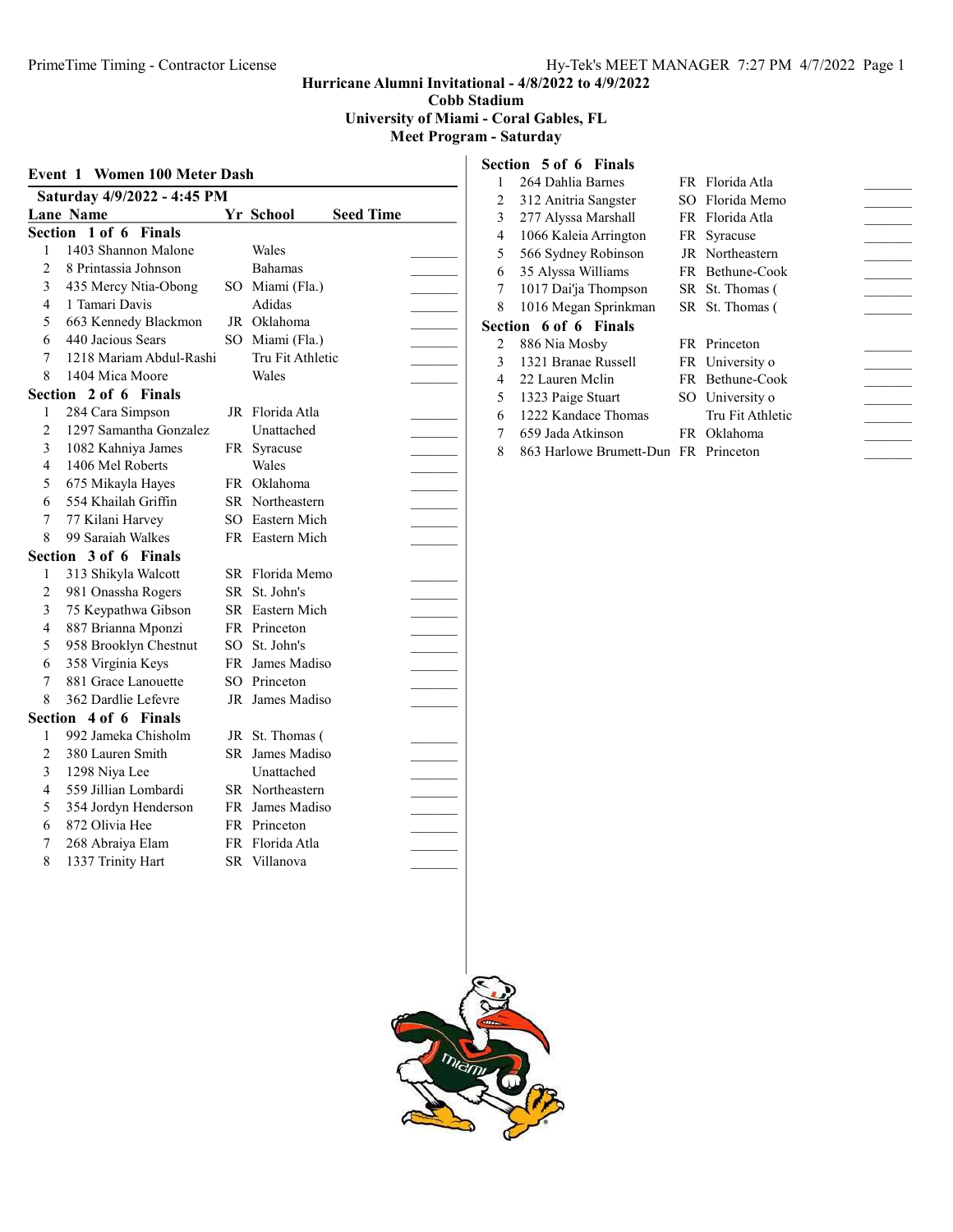Cobb Stadium

University of Miami - Coral Gables, FL

Meet Program - Saturday

## Event 3 Women 400 Meter Dash Saturday 4/9/2022 - 4:15 PM Lane Name Yr School Seed Time Section 1 of 6 Finals 1 692 Jai'Lyn Merriweather SR Oklahoma 2 952 Leah Anderson SR St. John's 3 426 Blanca Hervas SO Miami (Fla.) 4 905 Gabby Scott Puerto Rico 5 1422 Shakima Wimbley Adidas 6 1424 Aiyanna Stiverne Unattached \_\_\_\_\_\_\_\_\_ 7 436 Moriah Oliveira SO Miami (Fla.) 8 1294 Janea Ambrose Unattached \_\_\_\_\_\_\_\_\_ Section 2 of 6 Finals 1 99 Saraiah Walkes FR Eastern Mich 2 878 India Ingemi FR Princeton 3 80 Norivah Johnson SO Eastern Mich 4 71 Mair Edwards JR Eastern Mich 5 962 Skyy Diop JR St. John's<br>
6 373 Holly Mpassy FR James Madiso<br>
7 421 Kennedy Brace SO Miami (Fla.)<br>
8 148 Kaylen Clark SR FIU 6 373 Holly Mpassy FR James Madiso 7 421 Kennedy Brace SO Miami (Fla.) 8 148 Kaylen Clark SR FIU<br> **ection 3 of 6 Finals**<br>
1 1101 Kennedy Tarley SO Syracuse<br>
2 419 Krystalann Bechard FR Miami (Fla.)<br>
3 1301 Andrea Robinson Unattached<br>
4 871 Lauren Herris EP Princeter Section 3 of 6 Finals 1 1101 Kennedy Tarley SO S

| <sup>1</sup>   | 1101 Kennedy Tarley     |     | SO Syracuse     |
|----------------|-------------------------|-----|-----------------|
| $\overline{2}$ | 419 Krystalann Bechard  |     | FR Miami (Fla.) |
| 3              | 1301 Andrea Robinson    |     | Unattached      |
| 4              | 871 Lauren Harris       |     | FR Princeton    |
| 5              | 973 Tatyana McKenzie    |     | FR St. John's   |
| 6              | 1139 Cynai Christopher  |     | FR Tamu-Kingsvi |
| 7              | 1015 Pamela Sanders-Boo |     | SR St. Thomas ( |
| 8              | 25 Amenda Saint-Louis   |     | FR Bethune-Cook |
|                | ection 4 of 6 Finals    |     |                 |
| 1              | 991 Jada Blackheart     |     | JR St. Thomas ( |
| $\overline{2}$ | 1097 Natalya Rodney     |     | FR Syracuse     |
| 3              | 1162 Sophia Ramirez     |     | JR Tamu-Kingsvi |
| $\overline{4}$ | 279 Melissa Mundell     |     | FR Florida Atla |
| 5              | 32 Saniyah Tillman      |     | FR Bethune-Cook |
| 6              | 160 Johanna Kleiner     | FR. | <b>FIU</b>      |
| 7              | 270 Beyonce Green       |     | SO Florida Atla |
| 8              | 1280 Keara Hardy        |     | NA Unat-Fiu     |

Section 4 of

#### Section 5 of 6 Finals...(Event 3 Women 400 Meter Dash)

|   | 389 Donya Dreibelbis    | JR Lynn         |  |
|---|-------------------------|-----------------|--|
| 2 | 391 Natalia Kalmeijer   | SO Lynn         |  |
| 3 | 1155 Lidia Lowe         | FR Tamu-Kingsvi |  |
| 4 | 315 Monique Woods       | SO Florida Memo |  |
| 5 | 1158 Lori Martinez      | FR Tamu-Kingsvi |  |
| 6 | 1007 Maya-Angela Miller | JR St. Thomas ( |  |
|   | 308 Jailyn Gilmore      | SR Florida Memo |  |
| 8 | 990 Camille Barron      | SO St. Thomas ( |  |
|   | Section 6 of 6 Finals   |                 |  |
| 3 | 680 Jenna James         | FR Oklahoma     |  |
| 4 | 395 Rachel Ramirez      | JR Lynn         |  |
| 5 | 15 Valerie Deshommes    | FR Bethune-Cook |  |
| 6 | 1320 Josey Romica       | SR University o |  |
|   | 1322 Sierra Sears       | JR University o |  |

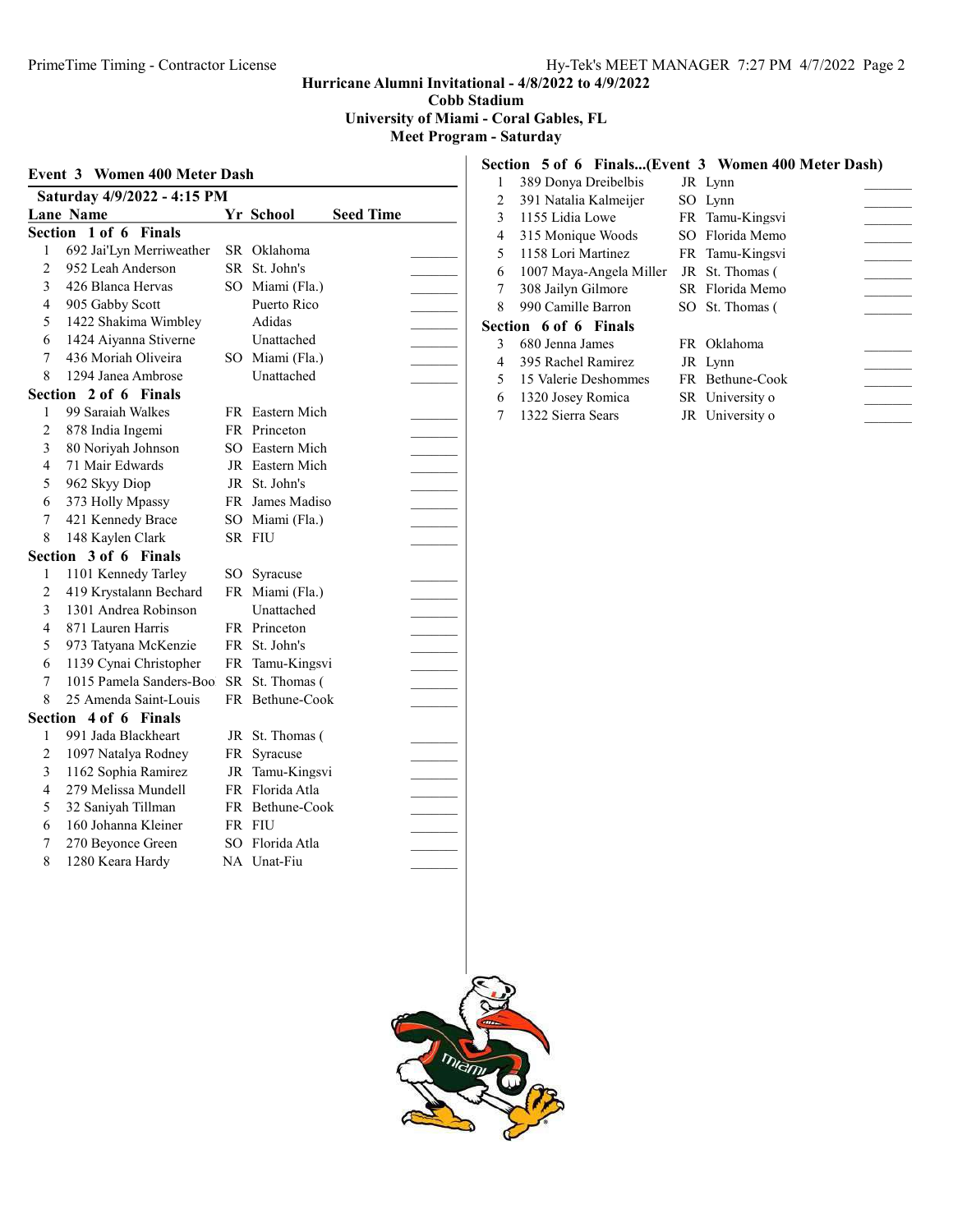University of Miami - Coral Gables, FL

| <b>Event 4 Women 800 Meter Run</b><br>Saturday 4/9/2022 - 5:15 PM |                             |     |                 |  |  |
|-------------------------------------------------------------------|-----------------------------|-----|-----------------|--|--|
|                                                                   |                             |     |                 |  |  |
|                                                                   | Section 1 of 3 Finals       |     |                 |  |  |
| 3                                                                 | 442 Amaya Turner            |     | FR Miami (Fla.) |  |  |
| 4                                                                 | 443 Natalie Varela          | SO. | Miami (Fla.)    |  |  |
| 5                                                                 | 874 Margaret Hock           | SO. | Princeton       |  |  |
| 6                                                                 | 429 Kayla Johnson           |     | SR Miami (Fla.) |  |  |
| 7                                                                 | 1299 Ppriscila Morales      |     | Unattached      |  |  |
| 8                                                                 | 898 Caroline Timm           |     | JR Princeton    |  |  |
| 9                                                                 | 437 Sierra Oliveira         |     | SO Miami (Fla.) |  |  |
| 10                                                                | 280 Casey O'Connor          |     | FR Florida Atla |  |  |
| Section                                                           | 2 of 3 Finals               |     |                 |  |  |
| 3                                                                 | 20 Kaiel Kimble             |     | FR Bethune-Cook |  |  |
| $\overline{\mathcal{L}}$                                          | 395 Rachel Ramirez          |     | JR Lynn         |  |  |
| 5                                                                 | 24 Kaliece Pinckney         |     | JR Bethune-Cook |  |  |
| 6                                                                 | 142 Lisa Adjouadi           | SO. | <b>FIU</b>      |  |  |
| 7                                                                 | 306 Monique Brown           |     | SO Florida Memo |  |  |
| 8                                                                 | 282 Erin Shannon            |     | FR Florida Atla |  |  |
| 9                                                                 | 394 Brooke Mullins          |     | FR Lynn         |  |  |
| 10                                                                | 392 Lily Koch               |     | SO Lynn         |  |  |
| Section                                                           | 3 of 3 Finals               |     |                 |  |  |
| $\mathbf{1}$                                                      | 622 Makayla Buenafe         |     | FR Nova Southea |  |  |
| $\overline{c}$                                                    | 638 Sara Sonnak             |     | JR Nova Southea |  |  |
| 3                                                                 | 632 Camille Remillard       |     | FR Nova Southea |  |  |
| 4                                                                 | 630 Grace Moriarty          |     | JR Nova Southea |  |  |
| 5                                                                 | 626 Tessa Grotzinger        |     | SO Nova Southea |  |  |
| 6                                                                 | 170 Jemi Ortega             |     | SO FIU          |  |  |
| 7                                                                 | 389 Donya Dreibelbis        |     | JR Lynn         |  |  |
| 8                                                                 | 620 Lauren Breski           | JR  | Nova Southea    |  |  |
| 9                                                                 | 398 Payton Yoder            | JR  | Lynn            |  |  |
| 10                                                                | 391 Natalia Kalmeijer       | SO  | Lynn            |  |  |
| 11                                                                | 629 Hillary Moreno-Rosal SO |     | Nova Southea    |  |  |
| 12                                                                | 33 Vel'lance Wells          | FR  | Bethune-Cook    |  |  |

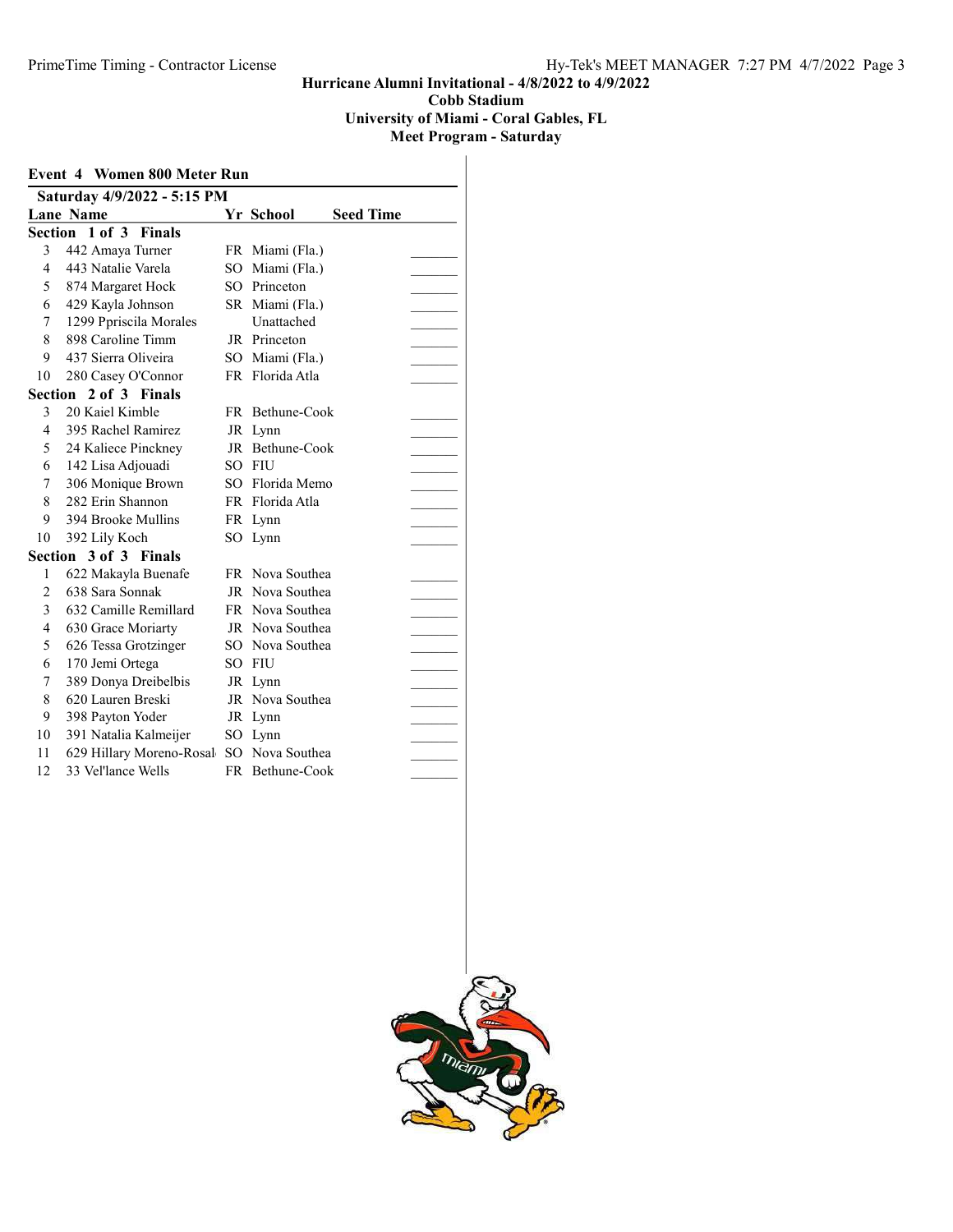University of Miami - Coral Gables, FL

| Event 5 Women 1500 Meter Run<br>Saturday 4/9/2022 - 3:10 PM |  |                          |    |                 |  |  |
|-------------------------------------------------------------|--|--------------------------|----|-----------------|--|--|
|                                                             |  |                          |    |                 |  |  |
|                                                             |  | Section 1 of 1 Finals    |    |                 |  |  |
| 1                                                           |  | 432 Daphnee Lavassas     |    | FR Miami (Fla.) |  |  |
| 2                                                           |  | 682 Jordyn Kaplan        | JR | Oklahoma        |  |  |
| 3                                                           |  | 433 Elle Mezzio          |    | FR Miami (Fla.) |  |  |
| 4                                                           |  | 397 Blair Vignes         |    | SO Lynn         |  |  |
| 5                                                           |  | 394 Brooke Mullins       |    | FR Lynn         |  |  |
| 6                                                           |  | 633 Corinne Renshaw      |    | FR Nova Southea |  |  |
| 7                                                           |  | 618 Christina Adams      |    | JR Nova Southea |  |  |
| 8                                                           |  | 634 Caitlyn Rogers       |    | JR Nova Southea |  |  |
| 9                                                           |  | 619 Isabella Aristizabal |    | SR Nova Southea |  |  |
| 10                                                          |  | 621 Julie Bruggner       |    | SO Nova Southea |  |  |
| 11                                                          |  | 635 Taylar Sherman       |    | SO Nova Southea |  |  |
| 12                                                          |  | 396 Taryn Super          |    | JR Lynn         |  |  |
| 13                                                          |  | 636 Lia Smerina          |    | SO Nova Southea |  |  |
| 14                                                          |  | 398 Payton Yoder         |    | JR Lynn         |  |  |
| 15                                                          |  | 623 Kiely Curran         |    | SR Nova Southea |  |  |
| 16                                                          |  | 297 Mary McCullough      |    | JR Florida Gulf |  |  |
| 17                                                          |  | 298 Blake Petrick        |    | FR Florida Gulf |  |  |
| 18                                                          |  | 661 Gabi Barrera         | FR | Oklahoma        |  |  |
| 19                                                          |  | 294 Gianna Citarella     |    | JR Florida Gulf |  |  |
| 20                                                          |  | 299 Karley Piers         |    | FR Florida Gulf |  |  |
| 21                                                          |  | 300 Reilly Ritter        |    | JR Florida Gulf |  |  |
| 22                                                          |  | 418 Elyse Bartelmey      |    | SR Miami (Fla.) |  |  |

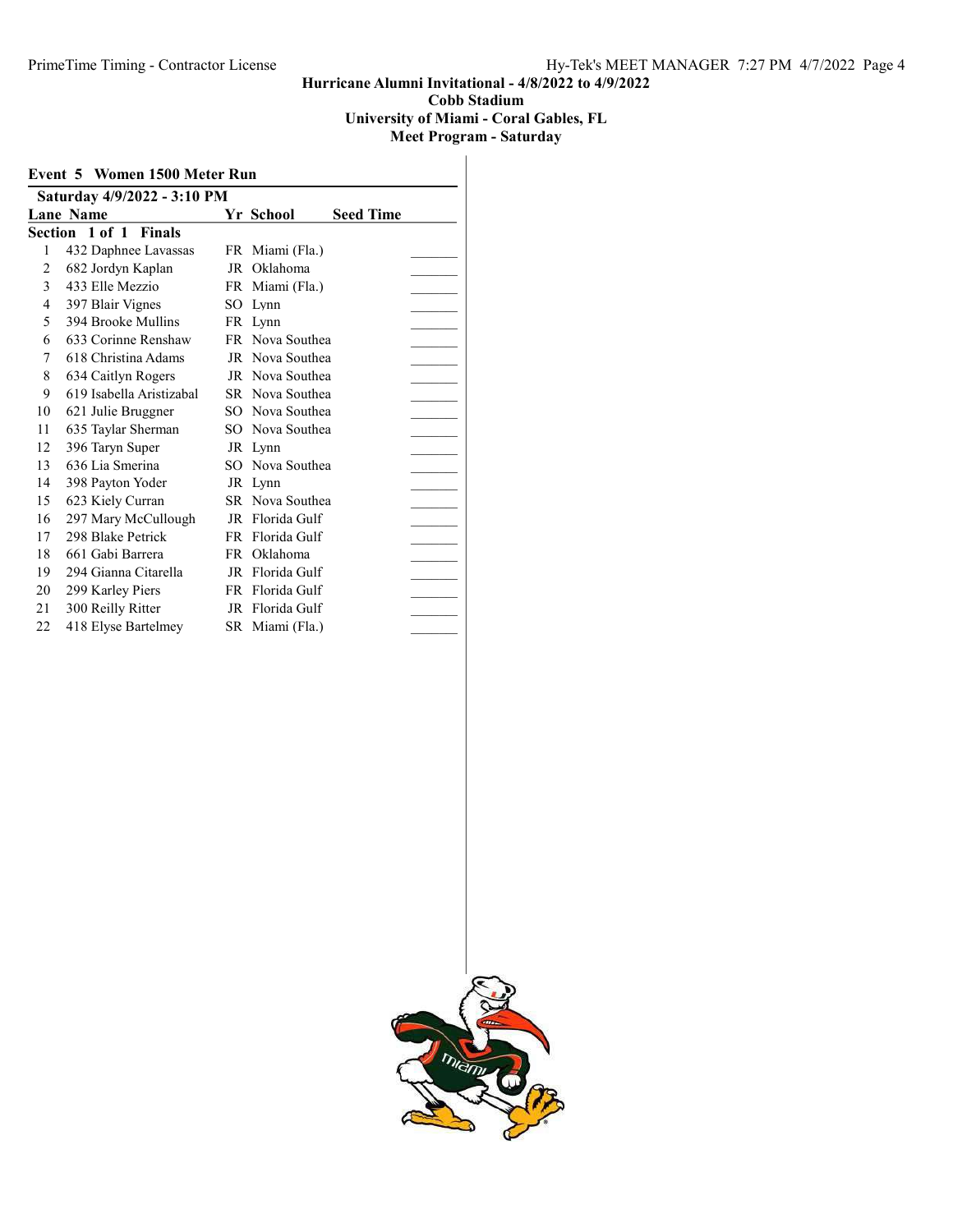### University of Miami - Coral Gables, FL

| Saturday 4/9/2022 - 2:30 PM |  |                 |                  |  |
|-----------------------------|--|-----------------|------------------|--|
| Lane Name                   |  | Yr School       | <b>Seed Time</b> |  |
| Section 1 of 1 Finals       |  |                 |                  |  |
| 428 Savannah Hossfeld       |  | FR Miami (Fla.) |                  |  |
| 2 417 Bianca Banato         |  | FR Miami (Fla.) |                  |  |
|                             |  |                 |                  |  |
|                             |  |                 |                  |  |
|                             |  |                 |                  |  |
|                             |  |                 |                  |  |
|                             |  |                 |                  |  |
|                             |  |                 |                  |  |

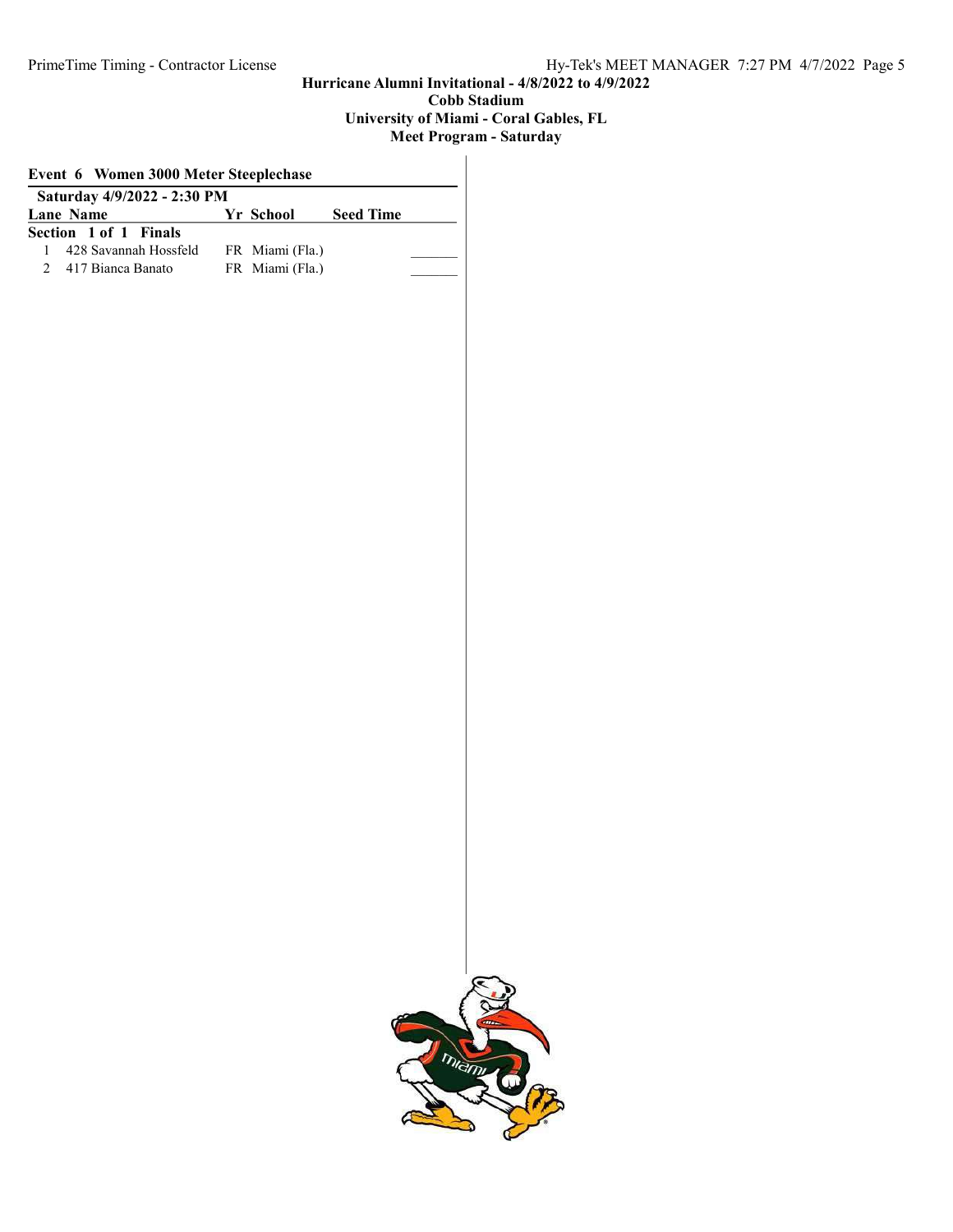#### University of Miami - Coral Gables, FL

| Event 7 Women 3000 Meter Run |                       |  |                 |                  |  |
|------------------------------|-----------------------|--|-----------------|------------------|--|
| Saturday 4/9/2022 - 6:10 PM  |                       |  |                 |                  |  |
|                              | Lane Name             |  | Yr School       | <b>Seed Time</b> |  |
|                              | Section 1 of 1 Finals |  |                 |                  |  |
|                              | 297 Mary McCullough   |  | JR Florida Gulf |                  |  |
| 2                            | 299 Karley Piers      |  | FR Florida Gulf |                  |  |
| 3                            | 396 Taryn Super       |  | JR Lynn         |                  |  |
| 4                            | 397 Blair Vignes      |  | SO Lynn         |                  |  |
| 5                            | 418 Elyse Bartelmey   |  | SR Miami (Fla.) |                  |  |
|                              |                       |  |                 |                  |  |

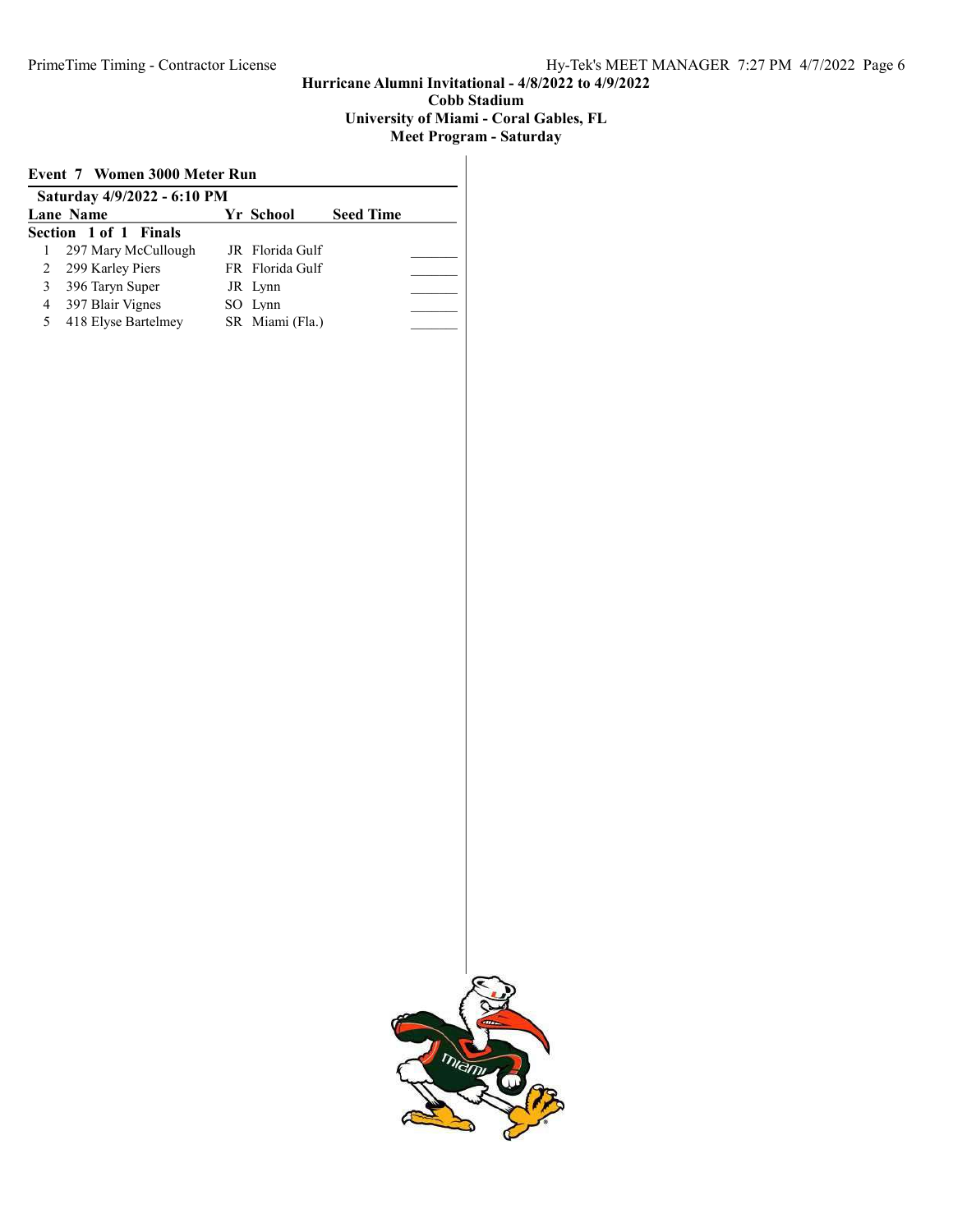#### Hurricane Alumni Invitational - 4/8/2022 to 4/9/2022 Cobb Stadium University of Miami - Coral Gables, FL

| <b>Event 9 Women 100 Meter Hurdles</b><br>Saturday 4/9/2022 - 3:45 PM |                             |           |                  |  |
|-----------------------------------------------------------------------|-----------------------------|-----------|------------------|--|
|                                                                       |                             |           |                  |  |
| Section                                                               | $1$ of $4$<br><b>Finals</b> |           |                  |  |
| 1                                                                     | 1072 Shaleah Colaire        | SO -      | Syracuse         |  |
| 2                                                                     | 1342 Jane Livingston        | SO        | Villanova        |  |
| 3                                                                     | 1218 Mariam Abdul-Rashi     |           | Tru Fit Athletic |  |
| 4                                                                     | 1302 Sharmaine Williams     |           | Unattached       |  |
| 5                                                                     | 2 Tia Jones                 |           | Adidas           |  |
| 6                                                                     | 660 Camri Austin            |           | SR Oklahoma      |  |
| 7                                                                     | 1296 Chanel Freeman         |           | Unattached       |  |
| 8                                                                     | 1219 Deya Erickson          |           | Tru Fit Athletic |  |
|                                                                       | Section 2 of 4 Finals       |           |                  |  |
| 1                                                                     | 65 Brenna Cavanaugh         |           | JR Eastern Mich  |  |
| $\overline{c}$                                                        | 79 Morgan Iverson           |           | SR Eastern Mich  |  |
| 3                                                                     | 1358 Jada Thomas            |           | JR Villanova     |  |
| $\overline{4}$                                                        | 684 Madison Langley-Wal     |           | JR Oklahoma      |  |
| 5                                                                     | 354 Jordyn Henderson        |           | FR James Madiso  |  |
| 6                                                                     | 74 Angel Gazaway            |           | JR Eastern Mich  |  |
| 7                                                                     | 1223 Emma Toulemonde        |           | Tru Fit Athletic |  |
| 8                                                                     | 546 Isabelle Dely           |           | JR Northeastern  |  |
|                                                                       | Section 3 of 4 Finals       |           |                  |  |
| 1                                                                     | 27 Jordan Singletary        |           | FR Bethune-Cook  |  |
| 2                                                                     | 696 Ariel Pedigo            |           | FR Oklahoma      |  |
| 3                                                                     | 1090 Sheridan McGadden      | FR        | Syracuse         |  |
| $\overline{\mathcal{L}}$                                              | 1168 Kennedi Silmon         | <b>FR</b> | Tamu-Kingsvi     |  |
| 5                                                                     | 1078 CJ Fox                 | FR        | Syracuse         |  |
| 6                                                                     | 1098 Kirstyn Schechter      | FR        | Syracuse         |  |
| 7                                                                     | 1077 Olivia Etienvre        | FR        | Syracuse         |  |
| 8                                                                     | 1167 Jezell Shows           | SО        | Tamu-Kingsvi     |  |
| Section                                                               | 4 of 4 Finals               |           |                  |  |
| 3                                                                     | 1318 Brittany Lundy         |           | SR University o  |  |
| $\overline{4}$                                                        | 23 Angel Parks              |           | FR Bethune-Cook  |  |
| 5                                                                     | 1010 Chauneese Newby        | SO        | St. Thomas (     |  |
| 6                                                                     | 891 Lily Parris             |           | FR Princeton     |  |
|                                                                       |                             |           |                  |  |
|                                                                       |                             |           |                  |  |

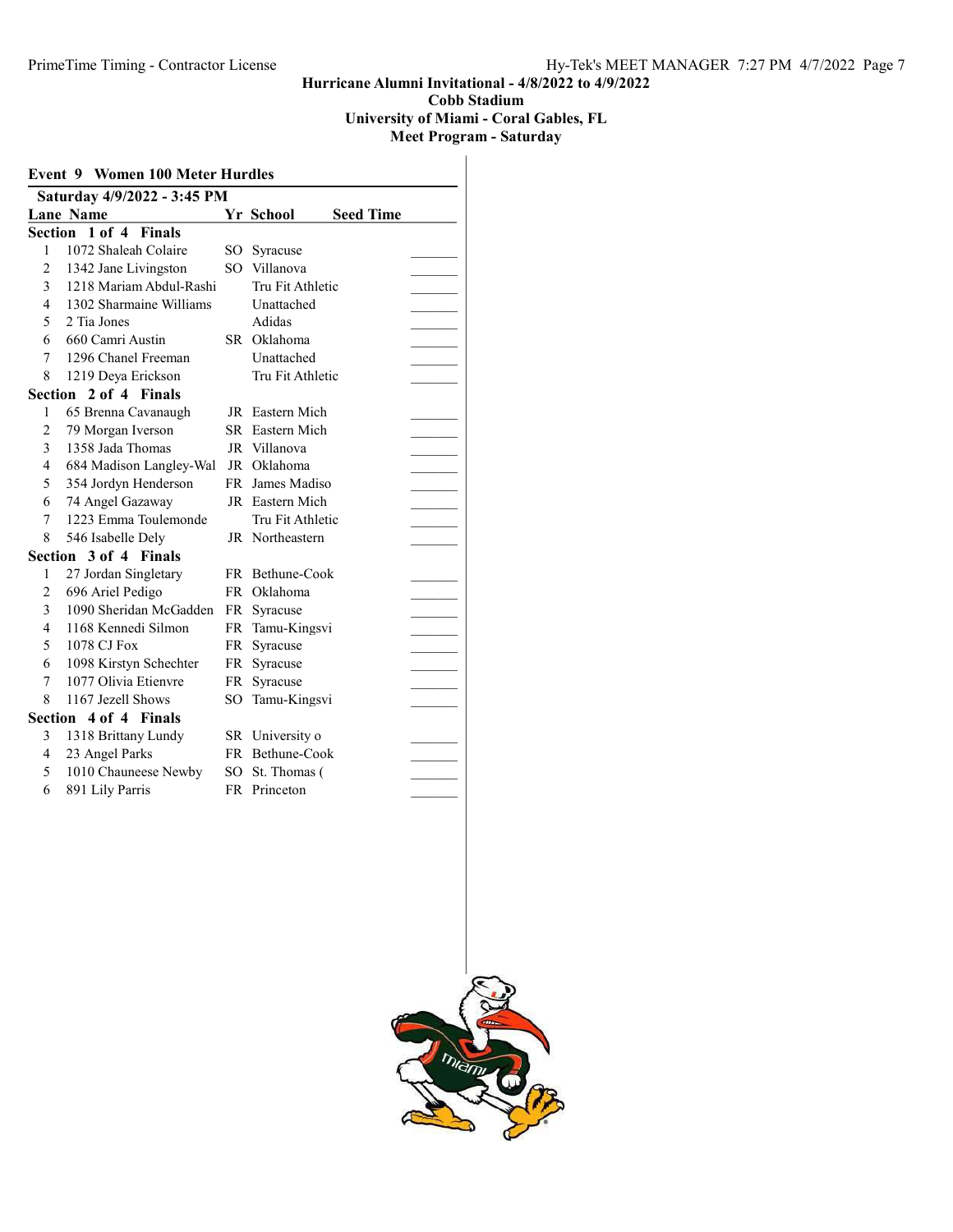#### Hurricane Alumni Invitational - 4/8/2022 to 4/9/2022 Cobb Stadium University of Miami - Coral Gables, FL

| <b>Event 10 Women 400 Meter Hurdles</b> |                          |     |                 |                  |  |
|-----------------------------------------|--------------------------|-----|-----------------|------------------|--|
| Saturday 4/9/2022 - 5:45 PM             |                          |     |                 |                  |  |
|                                         | <b>Lane Name</b>         |     | Yr School       | <b>Seed Time</b> |  |
|                                         | Section 1 of 3 Finals    |     |                 |                  |  |
| 1                                       | 276 Jessica Lambert      |     | SO Florida Atla |                  |  |
| 2                                       | 79 Morgan Iverson        |     | SR Eastern Mich |                  |  |
| $\mathfrak{Z}$                          | 896 Arianna Smith        |     | FR Princeton    |                  |  |
| 4                                       | 1072 Shaleah Colaire     | SO. | Syracuse        |                  |  |
| 5                                       | 1421 Granville Caryl     |     | Wales           |                  |  |
| 6                                       | 361 Sofia Lavreshina     |     | FR James Madiso |                  |  |
| 7                                       | 66 Tiffany Cernej-Garcia |     | JR Eastern Mich |                  |  |
| 8                                       | 670 Daneesha Davidson    |     | FR Oklahoma     |                  |  |
|                                         | Section 2 of 3 Finals    |     |                 |                  |  |
| 3                                       | 27 Jordan Singletary     |     | FR Bethune-Cook |                  |  |
| 4                                       | 1098 Kirstyn Schechter   | FR  | Syracuse        |                  |  |
| 5                                       | 157 Jada Hill            |     | JR FIU          |                  |  |
| 6                                       | 861 Adelaide Asante      |     | FR Princeton    |                  |  |
| 7                                       | 286 Eriana Teague        |     | FR Florida Atla |                  |  |
| 8                                       | 275 Kendall Kirkland     |     | JR Florida Atla |                  |  |
|                                         | Section 3 of 3 Finals    |     |                 |                  |  |
| 4                                       | 678 Jania Hodges         |     | FR Oklahoma     |                  |  |
| 5                                       | 74 Angel Gazaway         |     | JR Eastern Mich |                  |  |
| 6                                       | 23 Angel Parks           |     | FR Bethune-Cook |                  |  |

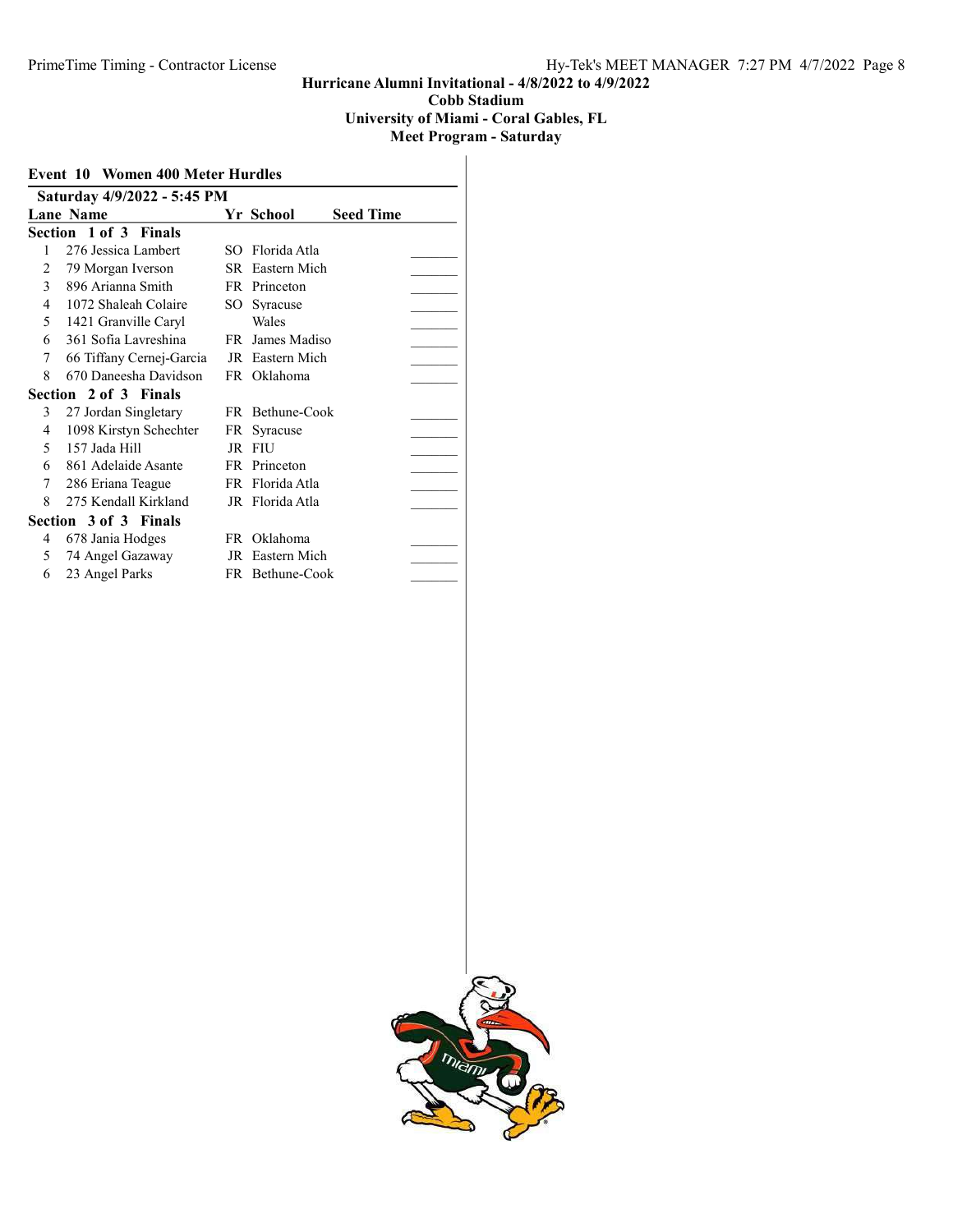#### Hurricane Alumni Invitational - 4/8/2022 to 4/9/2022 Cobb Stadium University of Miami - Coral Gables, FL Meet Program - Saturday

#### Event 11 Women 4x100 Meter Relay Saturday 4/9/2022 - 3:00 PM Lane Team Relay Seed Time Section 1 of 2 Finals 2 Florida Atla 1) #284 Cara Simpson JR 2) #286 Eriana Teague FR<br>3) #265 Brevanna Chambliss Fl 4) #268 Abraiya Elam FR 3) #265 Breyanna Chambliss FI 3 Princeton 1) #887 Brianna Mponzi FR 2) #863 Harlowe Brumett-Dunn 3) #865 Casey Burton FR 4) #881 Grace Lanouette SO 4 Eastern Mich 1) #77 Kilani Harvey SO 2) #99 Saraiah Walkes FR<br>3) #71 Mair Edwards JR 4) #75 Keypathwa Gibson 4) #75 Keypathwa Gibson SR 5 Oklahoma 1) #660 Camri Austin SR 2) #673 Ja'Leesa Giles SR 3)  $#675$  Mikayla Hayes FR 4)  $#663$  Kennedy Blackmon JR 6 Wales \_\_\_\_\_\_\_\_\_ 7 St. John's \_\_\_\_\_\_\_\_\_ 1) #962 Skyy Diop JR 2) #973 Tatyana McKenzie FR<br>3) #958 Brooklyn Chestnut SO 4) #952 Leah Anderson SR 3) #958 Brooklyn Chestnut SO 8 James Madiso 1) #354 Jordyn Henderson FR 2) #380 Lauren Smith SR<br>3) #373 Holly Mpassy FR 4) #362 Dardlie Lefevre JR 3) #373 Holly Mpassy FR Section 2 of 2 Finals 4 St. Thomas ( 1) #1016 Megan Sprinkman SR  $2)$  #1015 Pamela Sanders-Book 3) #992 Jameka Chisholm JR 4) #1007 Maya-Angela Miller J 5 Florida Memo 1) #312 Anitria Sangster SO 2) #313 Shikyla Walcott SR 3) #305 Qunizel Bazilio SO 4) #309 Andreana Graham FR 6 Northeastern \_\_\_\_\_\_\_\_\_ 1) #546 Isabelle Dely JR 2) #554 Khailah Griffin SR 3) #566 Sydney Robinson JR 4) #559 Jillian Lombardi SR 7 University o 1) #1321 Branae Russell FR 2) #1323 Paige Stuart SO 3) #1318 Brittany Lundy SR 4) #1320 Josey Romica SR

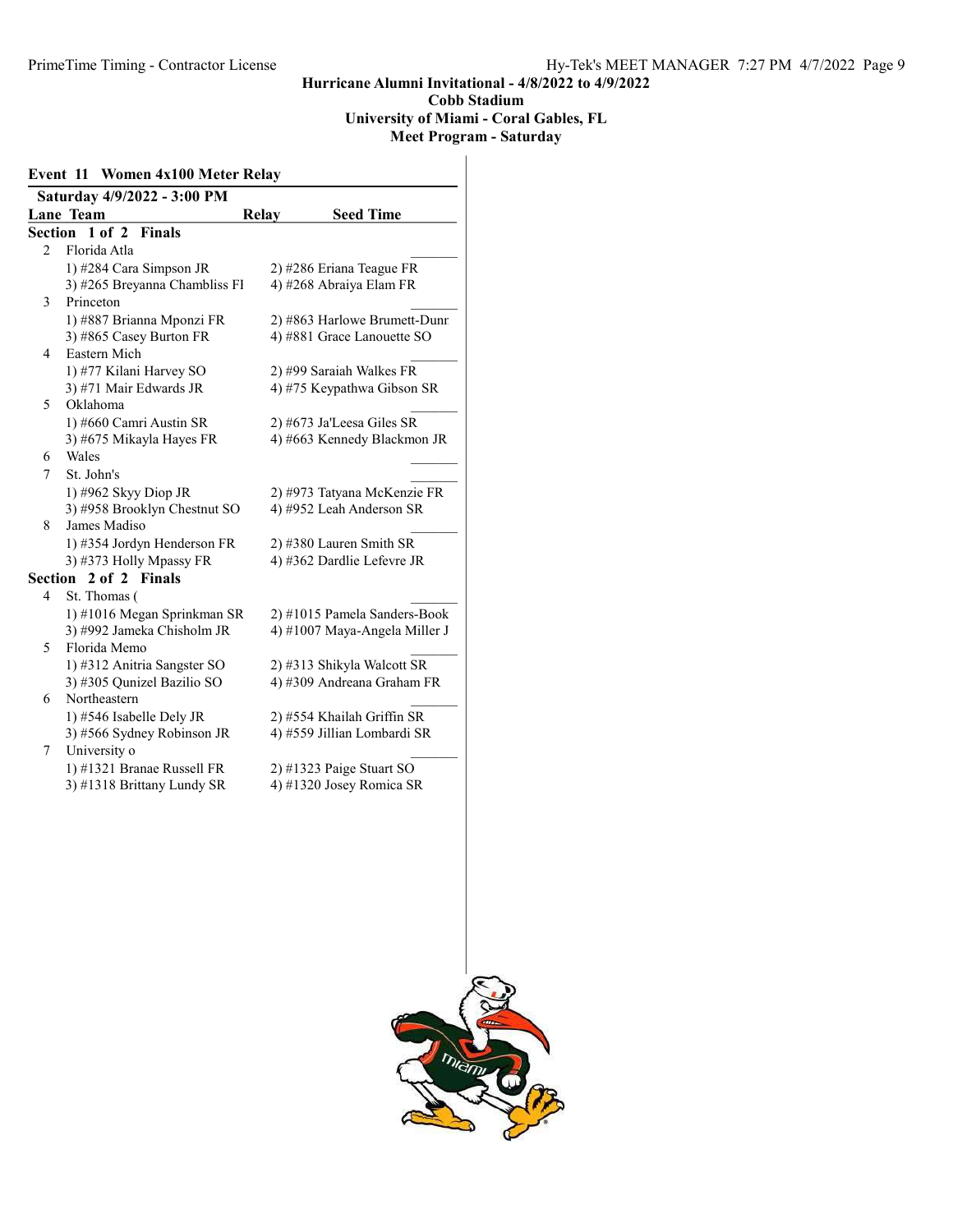Cobb Stadium

## University of Miami - Coral Gables, FL

## Meet Program - Saturday

#### Event 12 Women 4x400 Meter Relay

| Saturday 4/9/2022 - 7:35 PM |                                |              |  |                              |  |
|-----------------------------|--------------------------------|--------------|--|------------------------------|--|
|                             | Lane Team                      | <b>Relay</b> |  | <b>Seed Time</b>             |  |
|                             | <b>Section 1 of 3 Finals</b>   |              |  |                              |  |
| 1                           | Miami (Fla.)                   | B            |  |                              |  |
|                             | 1) #419 Krystalann Bechard FR  |              |  | 2) #437 Sierra Oliveira SO   |  |
|                             | 3) #443 Natalie Varela SO      |              |  | 4) #442 Amaya Turner FR      |  |
| 2                           | James Madiso                   |              |  |                              |  |
|                             | 1) #362 Dardlie Lefevre JR     |              |  | 2) #358 Virginia Keys FR     |  |
|                             | 3) #361 Sofia Lavreshina FR    |              |  | 4) #373 Holly Mpassy FR      |  |
| 3                           | Oklahoma                       | B            |  |                              |  |
|                             | 1) #678 Jania Hodges FR        |              |  | 2) #682 Jordyn Kaplan JR     |  |
|                             | 3) #696 Ariel Pedigo FR        |              |  | 4) #684 Madison Langley-Walk |  |
| 4                           | St. John's                     |              |  |                              |  |
|                             | 1) #973 Tatyana McKenzie FR    |              |  | 2) #958 Brooklyn Chestnut SO |  |
|                             | 3) #962 Skyy Diop JR           |              |  | 4) #952 Leah Anderson SR     |  |
| 5                           | Miami (Fla.)                   |              |  |                              |  |
|                             | 1) #426 Blanca Hervas SO       |              |  | 2) #436 Moriah Oliveira SO   |  |
|                             | 3) #429 Kayla Johnson SR       |              |  | 4) #421 Kennedy Brace SO     |  |
| 6                           | Oklahoma                       |              |  |                              |  |
|                             | 1) #663 Kennedy Blackmon JR    |              |  | 2) #659 Jada Atkinson FR     |  |
|                             | 3) #692 Jai'Lyn Merriweather S |              |  | 4) #680 Jenna James FR       |  |
| 7                           | Eastern Mich                   |              |  |                              |  |
|                             | 1) #99 Saraiah Walkes FR       |              |  | 2) #71 Mair Edwards JR       |  |
|                             | 3) #75 Keypathwa Gibson SR     |              |  | 4) #80 Noriyah Johnson SO    |  |
| 8                           | Princeton                      | B            |  |                              |  |
|                             | 1) #881 Grace Lanouette SO     |              |  | 2) #874 Margaret Hock SO     |  |
|                             | 3) #871 Lauren Harris FR       |              |  | 4) #898 Caroline Timm JR     |  |

## Section 2 of 3 Finals

|                | $5$ culture $4$ up $5$<br>— гипаіз |   |                              |
|----------------|------------------------------------|---|------------------------------|
| 1              | <b>FIU</b>                         |   |                              |
|                | 1) #164 Kristin Lubeskie JR        |   | 2) #151 Daira Deicmane JR    |
|                | 3) #157 Jada Hill JR               |   | 4) #148 Kaylen Clark SR      |
| $\mathfrak{D}$ | Bethune-Cook                       | B |                              |
|                | 1) #26 Thea Shaw JR                |   | 2) #13 Indya Campbell FR     |
|                | 3) #14 Jourdon Cooper FR           |   | 4) #20 Kaiel Kimble FR       |
| 3              | Bethune-Cook                       | C |                              |
|                | 1) #23 Angel Parks FR              |   | 2) #21 Sanaa Marlin SO       |
|                | 3) #18 Lauren Johnson FR           |   | 4) #33 Vel'lance Wells FR    |
| 4              | Florida Atla                       |   |                              |
|                | 1) #279 Melissa Mundell FR         |   | 2) #286 Eriana Teague FR     |
|                | 3) #282 Erin Shannon FR            |   | 4) #280 Casey O'Connor FR    |
| 5              | Princeton                          |   |                              |
|                | 1) #878 India Ingemi FR            |   | 2) #886 Nia Mosby FR         |
|                | 3) #861 Adelaide Asante FR         |   | 4) #896 Arianna Smith FR     |
| 6              | Syracuse                           |   |                              |
|                | 1) #1101 Kennedy Tarley SO         |   | 2) #1095 Jana Riley FR       |
|                | 3) #1094 Janelle Pottinger SR      |   | 4) #1072 Shaleah Colaire SO  |
| 7              | Bethune-Cook                       |   |                              |
|                | 1) #35 Alyssa Williams FR          |   | 2) #25 Amenda Saint-Louis FR |
|                | 3) #24 Kaliece Pinckney JR         |   | 4) #32 Saniyah Tillman FR    |
| 8              | Bethune-Cook                       | D |                              |
|                | 1) #27 Jordan Singletary FR        |   | 2) #22 Lauren Melin FR       |
|                | 3) #34 Alysa Whetro FR             |   | 4) #15 Valerie Deshommes FR  |
|                | <b>Section 3 of 3 Finals</b>       |   |                              |
| 4              | University o                       |   |                              |
|                | 1) #1320 Josey Romica SR           |   | $2)$ #1323 Paige Stuart SO   |
|                | 3) #1318 Brittany Lundy SR         |   | 4) #1322 Sierra Sears JR     |
| 5              | Tamu-Kingsvi                       |   |                              |
|                |                                    |   |                              |

1) #1139 Cynai Christopher FR 2) #1162 Sophia Ramirez JR 3) #1158 Lori Martinez FR 4) #1164 Vitiana Robert FR 6 Florida Memo

3) #308 Jailyn Gilmore SR 4) #312 Anitria Sangster SO

1) #306 Monique Brown SO 2) #315 Monique Woods SO

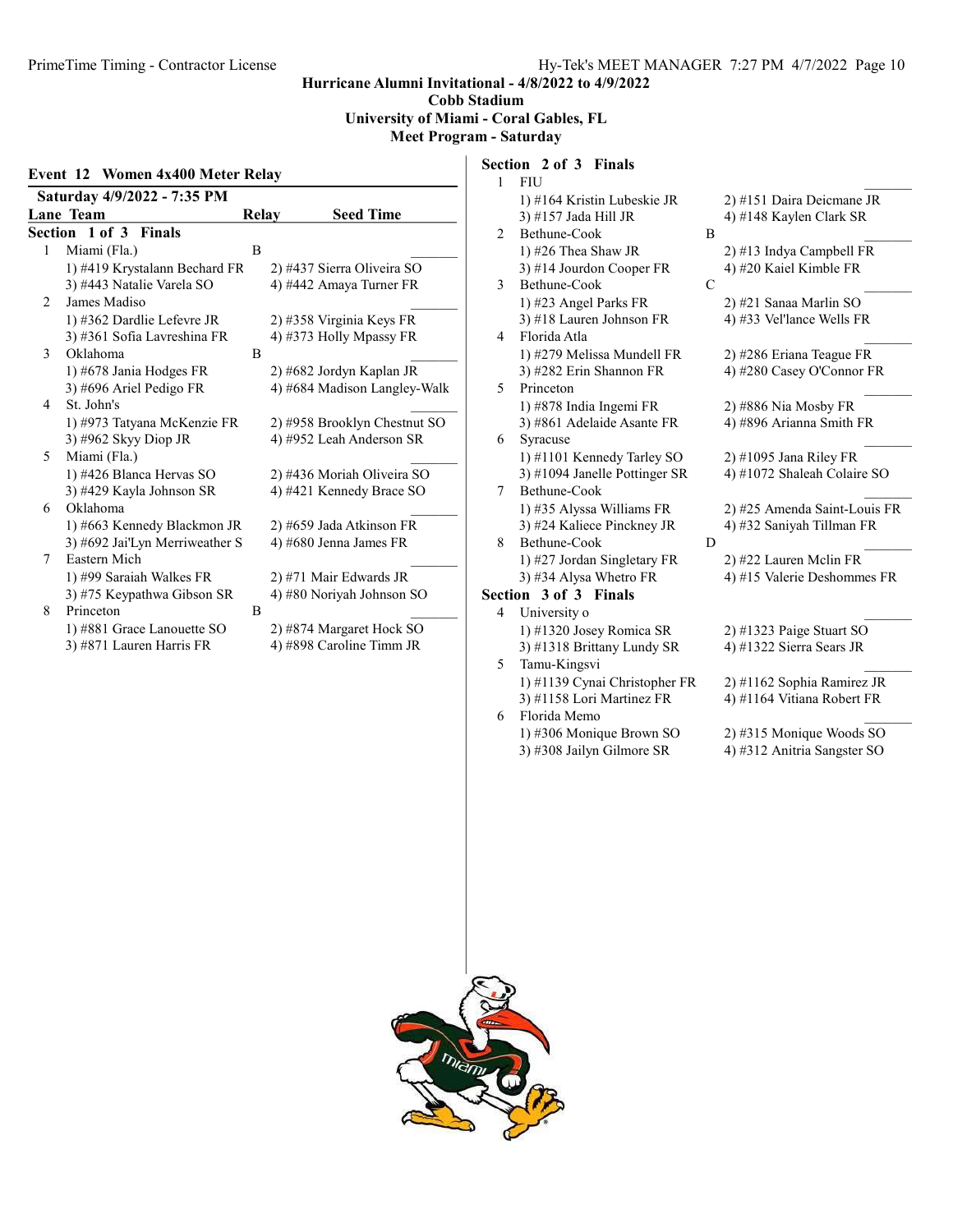University of Miami - Coral Gables, FL

|                | <b>Event 15 Women Long Jump</b> |    |                  |                  |  |
|----------------|---------------------------------|----|------------------|------------------|--|
|                | Saturday 4/9/2022 - 3:00 PM     |    |                  |                  |  |
| Pos            | <b>Name</b>                     |    | Yr School        | <b>Seed Mark</b> |  |
|                | Flight 1 of 2 Finals            |    |                  |                  |  |
| 1              | 34 Alysa Whetro                 |    | FR Bethune-Cook  |                  |  |
| $\overline{c}$ | 310 Kaylee Higgins              | SО | Florida Memo     |                  |  |
| 3              | 278 Linsey Moorer               |    | JR Florida Atla  |                  |  |
| 4              | 152 Alyiah Eugene               |    | SO FIU           |                  |  |
| 5              | 420 Izabella Bessenyey          |    | FR Miami (Fla.)  |                  |  |
| 6              | 696 Ariel Pedigo                |    | FR Oklahoma      |                  |  |
| 7              | 173 Jaela Swasey                |    | SR FIU           |                  |  |
| 8              | 559 Jillian Lombardi            |    | SR Northeastern  |                  |  |
| 9              | 1323 Paige Stuart               |    | SO University o  |                  |  |
| 10             | 993 Renice Dacres               |    | SO St. Thomas (  |                  |  |
| 11             | 802 Hailey Zurich               |    | JR Penn State    |                  |  |
| 12             | 309 Andreana Graham             |    | FR Florida Memo  |                  |  |
| 13             | 266 Anna Cincotta               |    | FR Florida Atla  |                  |  |
| 14             | 145 Rayquel Berry               |    | SR FIU           |                  |  |
| 15             | 695 Adreanna Parlette           |    | SR Oklahoma      |                  |  |
| 16             | 264 Dahlia Barnes               |    | FR Florida Atla  |                  |  |
|                | Flight 2 of 2 Finals            |    |                  |                  |  |
| 1              | 100 Nina Ward                   |    | JR Eastern Mich  |                  |  |
| $\overline{c}$ | 65 Brenna Cavanaugh             |    | JR Eastern Mich  |                  |  |
| 3              | 434 Ashley Moore                |    | SO Miami (Fla.)  |                  |  |
| 4              | 1300 Yashira Paniagua           |    | Unattached       |                  |  |
| 5              | 1295 Alisbeth Felix             |    | Unattached       |                  |  |
| 6              | 1220 Cambree Harbaugh           |    | Tru Fit Athletic |                  |  |
| 7              | 794 Tesia Thomas                |    | SO Penn State    |                  |  |
| 8              | 1167 Jezell Shows               |    | SO Tamu-Kingsvi  |                  |  |
| 9              | 1337 Trinity Hart               |    | SR Villanova     |                  |  |
| 10             | 865 Casey Burton                |    | FR Princeton     |                  |  |
| 11             | 265 Breyanna Chambliss          |    | FR Florida Atla  |                  |  |
| 12             | 765 Taylor Givens               |    | JR Penn State    |                  |  |
| 13             | 763 Breana Gambrell             |    | SR Penn State    |                  |  |

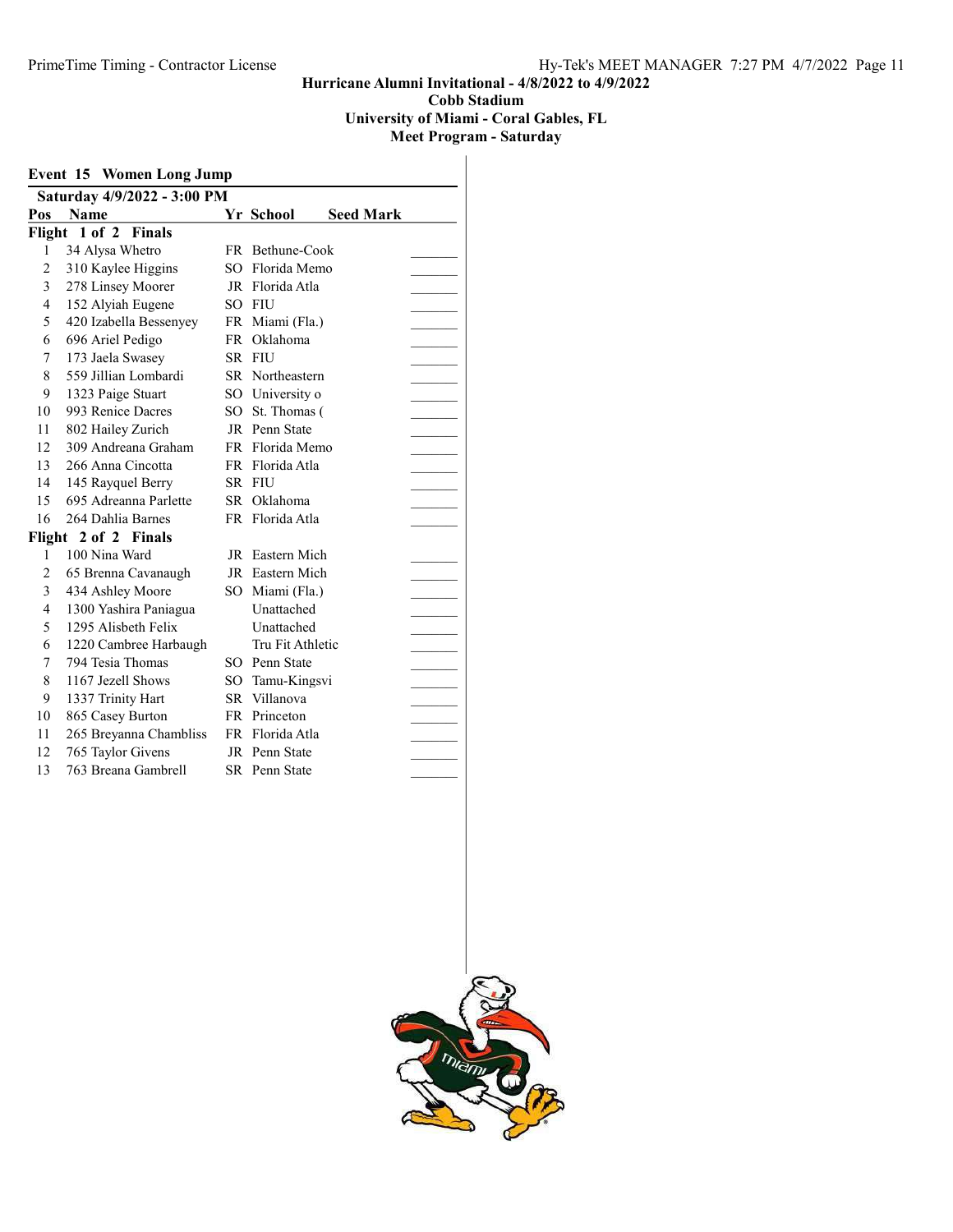#### University of Miami - Coral Gables, FL

| Event 16 Women Triple Jump |                             |     |                 |                  |  |  |
|----------------------------|-----------------------------|-----|-----------------|------------------|--|--|
|                            | Saturday 4/9/2022 - 6:00 PM |     |                 |                  |  |  |
| Pos                        | <b>Name</b>                 |     | Yr School       | <b>Seed Mark</b> |  |  |
|                            | Flight 1 of 1 Finals        |     |                 |                  |  |  |
|                            | 309 Andreana Graham         |     | FR Florida Memo |                  |  |  |
| 2                          | 21 Sanaa Marlin             | SO. | Bethune-Cook    |                  |  |  |
| 3                          | 434 Ashley Moore            | SO  | Miami (Fla.)    |                  |  |  |
| 4                          | 670 Daneesha Davidson       |     | FR Oklahoma     |                  |  |  |
| 5                          | 1010 Chauneese Newby        | SO  | St. Thomas (    |                  |  |  |
| 6                          | 1167 Jezell Shows           | SO  | Tamu-Kingsvi    |                  |  |  |
| 7                          | 685 Allanah Lee             | JR  | Oklahoma        |                  |  |  |
| 8                          | 702 Nicole Ume-Ezeoke       | JR  | Oklahoma        |                  |  |  |
| 9                          | 763 Breana Gambrell         |     | SR Penn State   |                  |  |  |
| 10                         | 385 Jordan Venning          | SO. | James Madiso    |                  |  |  |
| 11                         | 444 Taylor Wright           |     | SO Miami (Fla.) |                  |  |  |
| 12                         | 894 Tia Rozario             | SО  | Princeton       |                  |  |  |
| 13                         | 18 Lauren Johnson           |     | FR Bethune-Cook |                  |  |  |
| 14                         | 705 Mikeisha Welcome        | SO. | Oklahoma        |                  |  |  |
| 15                         | 993 Renice Dacres           | SO. | St. Thomas (    |                  |  |  |
| 16                         | 794 Tesia Thomas            | SО  | Penn State      |                  |  |  |
| 17                         | 156 Katrina Grigorovica     | SО  | FIU             |                  |  |  |

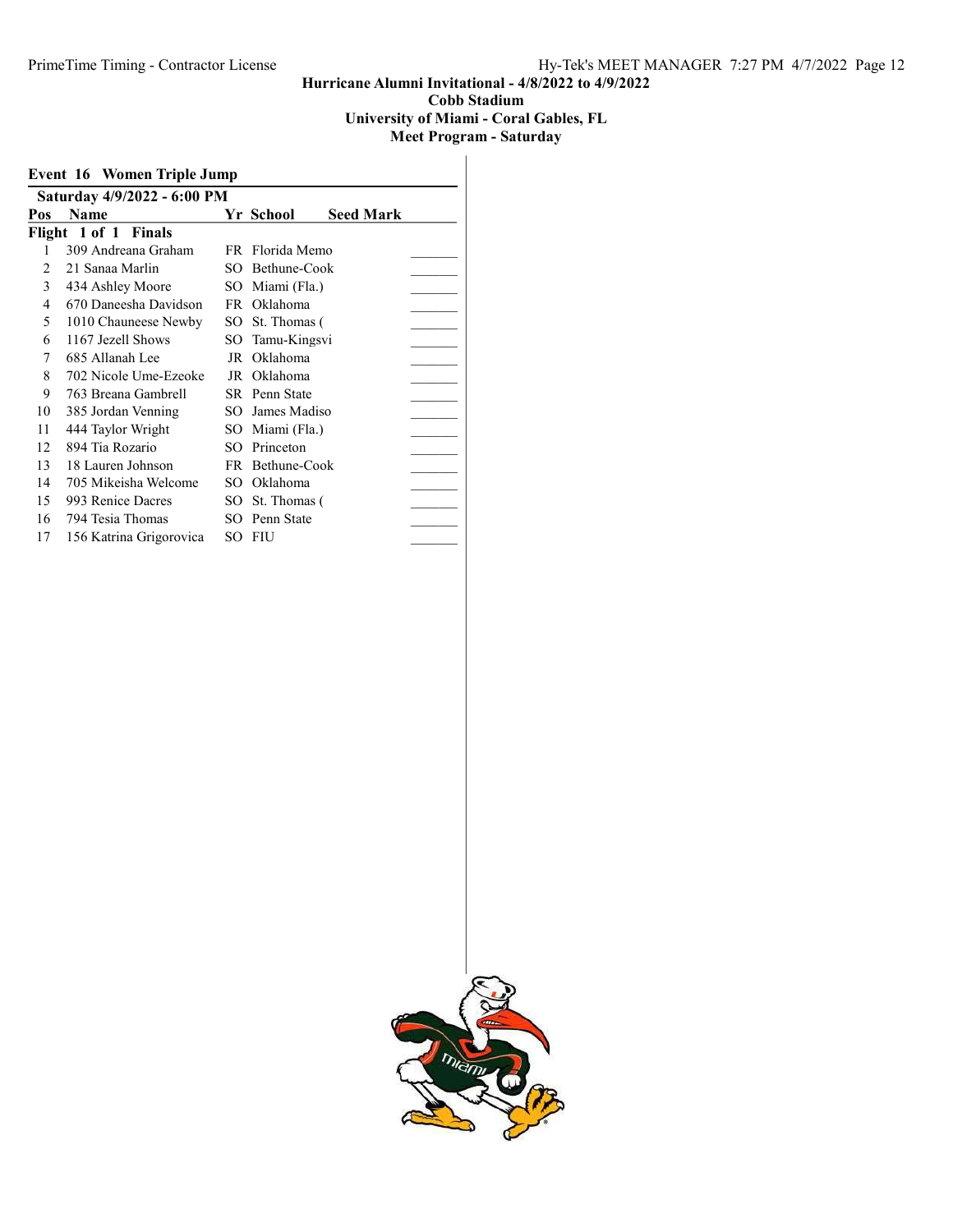#### Hurricane Alumni Invitational - 4/8/2022 to 4/9/2022 Cobb Stadium University of Miami - Coral Gables, FL

|                             | <b>Event 17 Women Shot Put</b> |     |                               |  |  |  |  |
|-----------------------------|--------------------------------|-----|-------------------------------|--|--|--|--|
| Saturday 4/9/2022 - 4:00 PM |                                |     |                               |  |  |  |  |
| Pos                         | <b>Name</b>                    |     | <b>Seed Mark</b><br>Yr School |  |  |  |  |
|                             | Flight 1 of 1 Finals           |     |                               |  |  |  |  |
|                             | 1008 Toynelle Ming             |     | JR St. Thomas (               |  |  |  |  |
| $\mathcal{L}$               | 1009 Samantha Narvaez          |     | SR St. Thomas (               |  |  |  |  |
| 3                           | 1151 Katryna Hernandez         |     | SO Tamu-Kingsvi               |  |  |  |  |
| 4                           | 176 Marqueisha Weeks           | SO. | - FIU                         |  |  |  |  |
| 5                           | 1169 Devon Williams            |     | FR Tamu-Kingsvi               |  |  |  |  |
| 6                           | 547 Madeleine Duchausse        |     | SO Northeastern               |  |  |  |  |
| 7                           | 1002 Dekoya Hodge              |     | SR St. Thomas (               |  |  |  |  |
| 8                           | 877 Siniru Iheoma              |     | FR Princeton                  |  |  |  |  |
| 9                           | 143 Elizabeth Alfred           | SO. | FIU                           |  |  |  |  |
| 10                          | 885 Jalah Morris               |     | SO Princeton                  |  |  |  |  |
| 11                          | 686 Paige Low                  |     | FR Oklahoma                   |  |  |  |  |
| 12                          | 175 Bessline Verneau           |     | JR FIU                        |  |  |  |  |
| 13                          | 1165 Gertrudis Ruiz-Balli      |     | SR Tamu-Kingsvi               |  |  |  |  |
|                             |                                |     |                               |  |  |  |  |

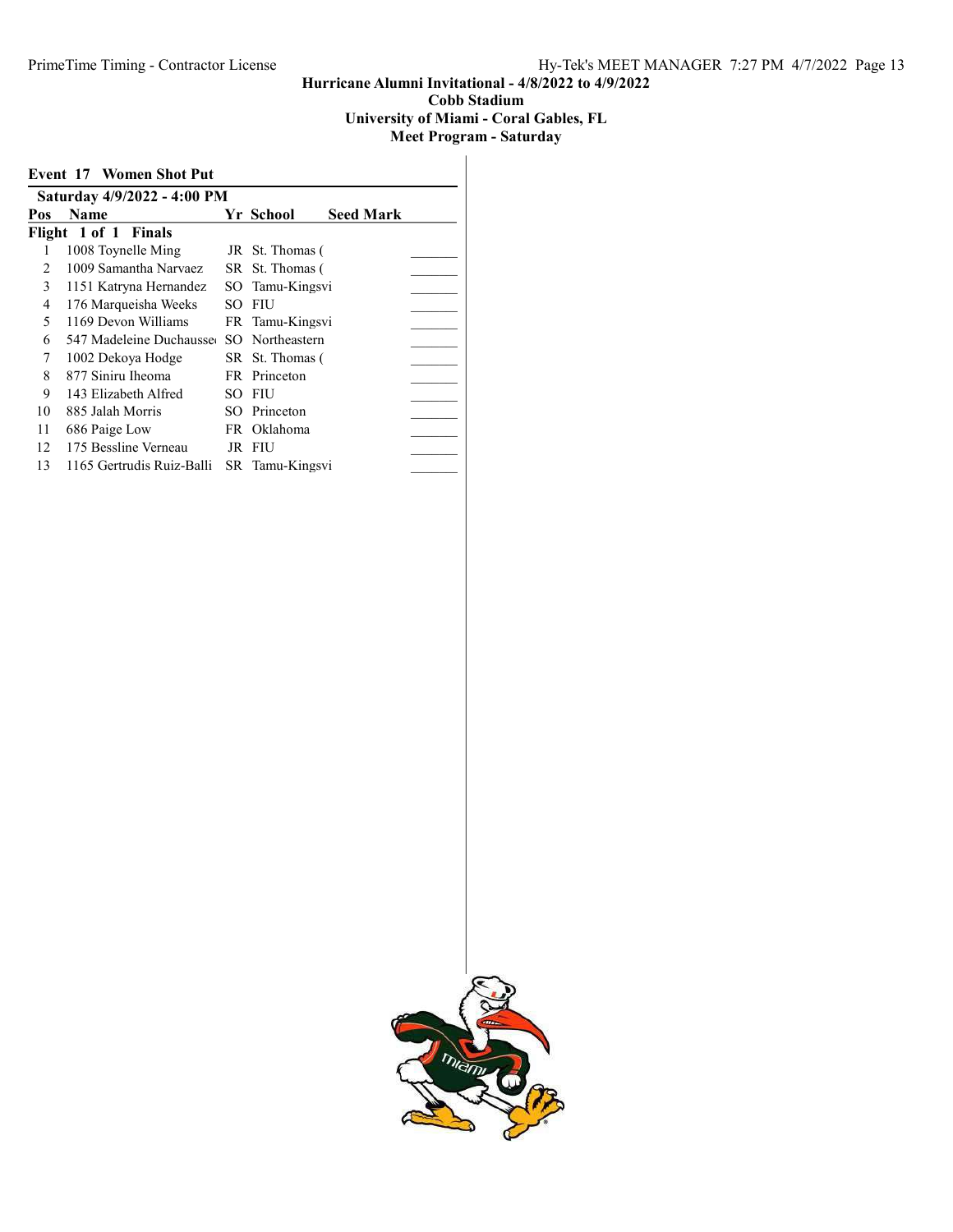University of Miami - Coral Gables, FL

|     | <b>Event 20 Women Javelin Throw</b> |     |                      |                  |
|-----|-------------------------------------|-----|----------------------|------------------|
|     | Saturday 4/9/2022 - 11:30 AM        |     |                      |                  |
| Pos | Name                                |     | Yr School            | <b>Seed Mark</b> |
|     | Flight 1 of 1 Finals                |     |                      |                  |
|     | 1002 Dekoya Hodge                   |     | SR St. Thomas (      |                  |
| 2   | 174 Qua'liyyah Taylor               | FR  | FIU                  |                  |
| 3   | 879 Kate Joyce                      | SO. | Princeton            |                  |
| 4   | 163 Sophia Lomax                    |     | FR FIU               |                  |
| 5   | 788 Lauren Shedleski                |     | FR Penn State        |                  |
| 6   | 892 Rylie Pease                     |     | JR Princeton         |                  |
| 7   | 381 Shelby Staib                    |     | JR James Madiso      |                  |
| 8   | 901 Emily Wilson                    | SO. | Princeton            |                  |
| 9   | 789 Madison Smith                   |     | <b>SR</b> Penn State |                  |
| 10  | 34 Alysa Whetro                     |     | FR Bethune-Cook      |                  |
| 11  | 1009 Samantha Narvaez               |     | SR St. Thomas (      |                  |
| 12  | 756 Ryann Brundage                  |     | SR Penn State        |                  |
| 13  | 683 Kayla Kurtz                     | SО  | Oklahoma             |                  |
| 14  | 171 Rhema Otabor                    | SО  | <b>FIU</b>           |                  |
| 15  | 311 Anaya Holloway                  |     | FR Florida Memo      |                  |

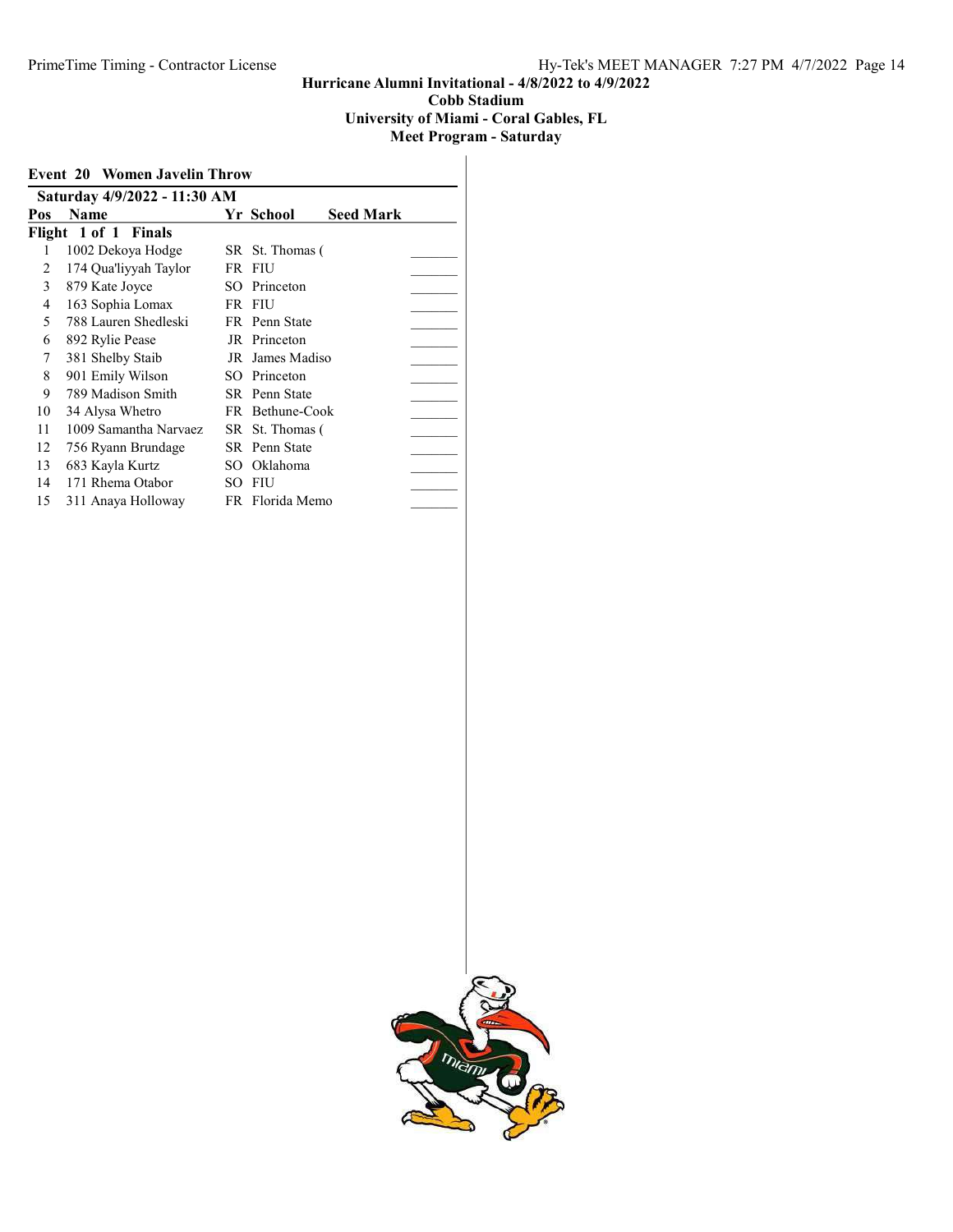Cobb Stadium

University of Miami - Coral Gables, FL

Meet Program - Saturday

## Event 21 Men 100 Meter Dash Saturday 4/9/2022 - 5:00 PM Lane Name Yr School Seed Time Section 1 of 6 Finals 1 1229 Spencer Schmidt Tru Fit Athletic 2 922 Kemar Hyman Seton Hill 3 1231 Damarcus Simpson Tru Fit Athletic 4 1307 Andre Ewers Unattached \_\_\_\_\_\_\_\_\_ 5 744 Demarius Smith SR Oklahoma 6 1306 Andre Edwards Unattached \_\_\_\_\_\_\_\_\_ 7 336 Adam Harris Guyana 8 1410 Alexander Gray SR Warner Section 2 of 6 Finals 1 720 Quoi Ellis JR Oklahoma 2 133 Kaleb Simpson SO Eastern Mich 3 1315 Kieon Sutton Unattached \_\_\_\_\_\_\_\_\_ 4 1042 Isaac Joseph SR St. Thomas ( 5 7 Andrew Morgan-Harriso Agile 6 726 Karson Kowalchuk SR Oklahoma \_\_\_\_\_\_\_\_\_ 7 713 Josh Bour FR Oklahoma 8 580 Donatien Djero SR Northeastern Section 3 of 6 Finals 1 1130 Trei Thorogood FR Syracuse 2 741 Alajuwan Robinson SO Oklahoma 3 611 Noah Sweeney JR Northeastern 4 598 Dametrius O'Connor SR Northeastern 5 1183 Shaun Gill SO Tamu-Kingsvi<br>
6 1230 Bryce Simpson Tru Fit Athletic<br>
7 1310 Chrisdon Hargrett Unattached<br>
8 181 Maurice Dawson SO FIU 6 1230 Bryce Simpson Tru Fit Athletic \_\_\_\_\_\_\_\_\_

7 1310 Chrisdon Hargrett Unattached \_\_\_\_\_\_\_\_\_ 8 181 Maurice Dawson SO FIU

1 39 Montrael Bennett FR Bethune-Cook 2 450 Caleb Chevis SO Miami (Fla.) 3 1054 Guillaume Richards SR St. Thomas ( 4 1193 Jonathen Macareno SO Tamu-Kingsvi 5 127 Kyle Martin SO Eastern Mich 6 317 Rodheim Austin SR Florida Memo 7 318 Jeremiah Battle SR Florida Memo 8 1289 Robert Hampton NA Unat-Florida

Section 4 of 6 Finals

#### Section 5 of 6 Finals...(Event 21 Men 100 Meter Dash)

|    | 2 37 Derrick Andrews-Powle FR Bethune-Cook |                 |  |
|----|--------------------------------------------|-----------------|--|
| 3  | 1056 Zion Roberts                          | FR St. Thomas ( |  |
|    | 4 1400 Michael Troup                       | SR Villanova    |  |
| .5 | 53 Marvens Milhomme                        | SO Bethune-Cook |  |
| 6. | 1214 Dean Wallace                          | JR Tamu-Kingsvi |  |
|    | 7 1023 Steve Banton                        | FR St. Thomas ( |  |
|    | Section 6 of 6 Finals                      |                 |  |
| 3  | 57 Christian Washington                    | FR Bethune-Cook |  |
|    | 1028 Reech Daniel                          | SO St. Thomas ( |  |
|    | 5 1293 Lonzell Wilson                      | NA Unat-Florida |  |

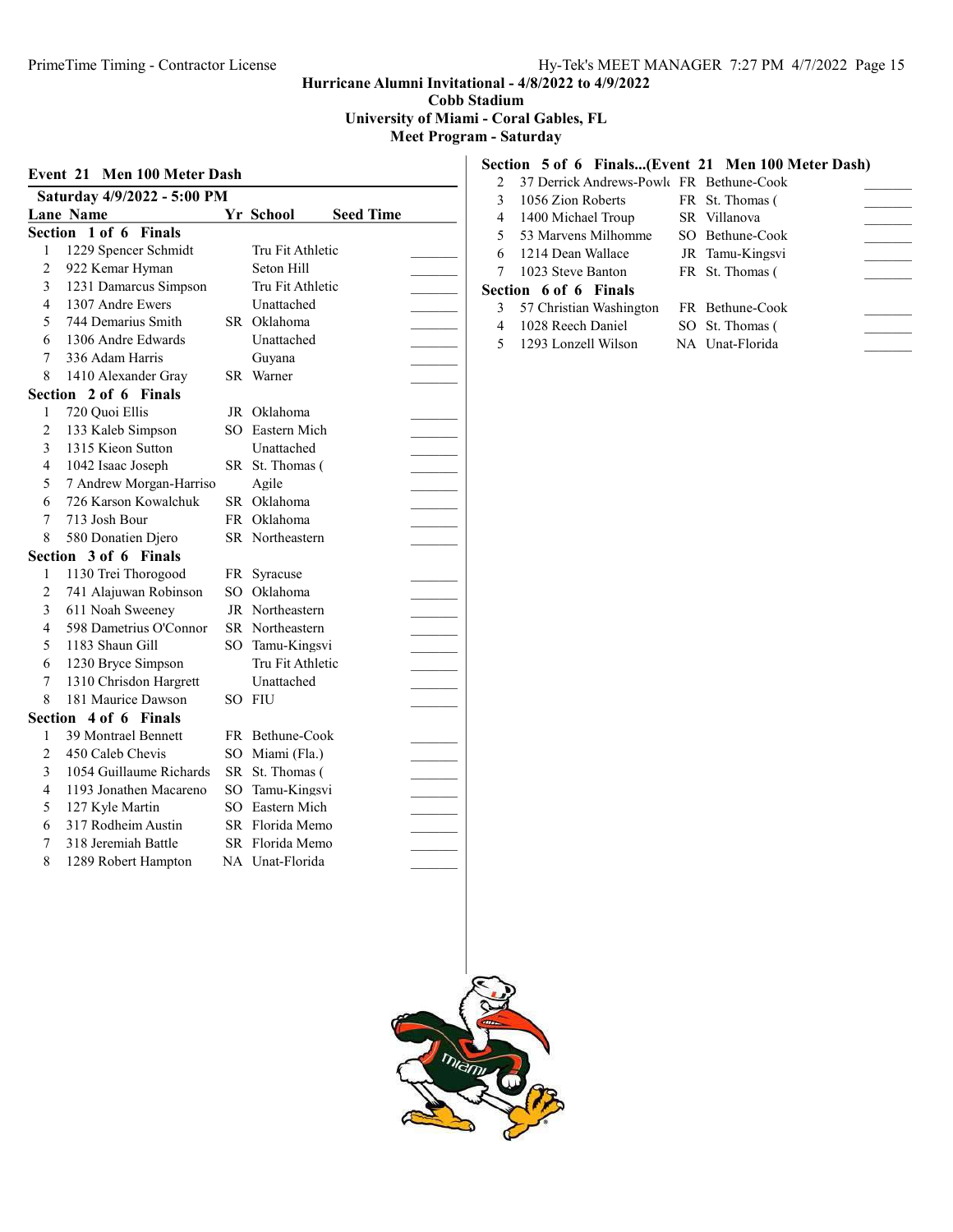Cobb Stadium

University of Miami - Coral Gables, FL

### Meet Program - Saturday

# Event 23 Men 400 Meter Dash Saturday 4/9/2022 - 4:30 PM Lane Name<br>Section 1 of 6 Finals<br>Section 1 of 6 Finals Section 1 of 6 Finals

| 11 Kinard Rolle<br>1<br><b>Bahamas</b><br>Sierra Leone<br>$\overline{2}$<br>949 Va-Sheku Sheriff<br>3<br>729 Isaiah Levingston<br>SR Oklahoma<br>Unattached<br>4<br>1313 Quintaveon Poole<br>Trinidad & Toba<br>5<br>1217 Asa Guevara<br>6<br>12 Alonzo Russell<br><b>Bahamas</b><br>7<br>462 Solomon Strader<br>SO Miami (Fla.)<br>Oklahoma<br>8<br>728 Richard Kuykendoll<br>SO<br>Section 2 of 6 Finals<br>1367 Richard Bush<br>1<br>SR Villanova<br>JR Northeastern<br>$\overline{2}$<br>590 Phillips Magre<br>3<br>1291 Brandon Love<br>NA Unat-Florida<br>1303 Andre Colebrook<br>Unattached<br>4<br>Jamaica<br>5<br>338 Ronald Sayles<br>JR Miami (Fla.)<br>6<br>453 Davonte Fuller<br>Unattached<br>7<br>1316 Nicholas Vargas<br>FR Oklahoma<br>8<br>712 Jaylen Barringer<br>3 of 6 Finals<br>Section<br>1288 Ralph Goodman<br>NA Unat-Florida<br>1<br>$\overline{2}$<br>1205 Sterling Riles<br>SO<br>Tamu-Kingsvi<br>3<br>326 Omar Kelly<br>FR Florida Memo<br>1179 Bryson Dyer<br>4<br>SO Tamu-Kingsvi<br>454 Jalen Gordon<br>5<br>SO Miami (Fla.)<br>FR Eastern Mich<br>6<br>130 Tajay Roberts<br>7<br>724 Gage Hensey<br>Oklahoma<br>FR -<br>8<br>44 Kristopher Brown<br>JR Bethune-Cook<br>4 of 6 Finals<br>Section<br>1032 Dennis Drummonds<br>1<br>FR St. Thomas (<br>Bethune-Cook<br>2<br>56 Christian Taylor<br>SO.<br>45 Malcolm Brown<br>3<br>FR Bethune-Cook<br>1225 Oscar Blanco<br>Tru Fit Athletic<br>4<br>5<br>730 Paul Martin<br>SO Oklahoma<br>SR Florida Memo<br>6<br>319 Joshua Battle | Section | 1 of 6 Finals |  |  |
|--------------------------------------------------------------------------------------------------------------------------------------------------------------------------------------------------------------------------------------------------------------------------------------------------------------------------------------------------------------------------------------------------------------------------------------------------------------------------------------------------------------------------------------------------------------------------------------------------------------------------------------------------------------------------------------------------------------------------------------------------------------------------------------------------------------------------------------------------------------------------------------------------------------------------------------------------------------------------------------------------------------------------------------------------------------------------------------------------------------------------------------------------------------------------------------------------------------------------------------------------------------------------------------------------------------------------------------------------------------------------------------------------------------------------------------------------------------------------------------------------------------------|---------|---------------|--|--|
|                                                                                                                                                                                                                                                                                                                                                                                                                                                                                                                                                                                                                                                                                                                                                                                                                                                                                                                                                                                                                                                                                                                                                                                                                                                                                                                                                                                                                                                                                                                    |         |               |  |  |
|                                                                                                                                                                                                                                                                                                                                                                                                                                                                                                                                                                                                                                                                                                                                                                                                                                                                                                                                                                                                                                                                                                                                                                                                                                                                                                                                                                                                                                                                                                                    |         |               |  |  |
|                                                                                                                                                                                                                                                                                                                                                                                                                                                                                                                                                                                                                                                                                                                                                                                                                                                                                                                                                                                                                                                                                                                                                                                                                                                                                                                                                                                                                                                                                                                    |         |               |  |  |
|                                                                                                                                                                                                                                                                                                                                                                                                                                                                                                                                                                                                                                                                                                                                                                                                                                                                                                                                                                                                                                                                                                                                                                                                                                                                                                                                                                                                                                                                                                                    |         |               |  |  |
|                                                                                                                                                                                                                                                                                                                                                                                                                                                                                                                                                                                                                                                                                                                                                                                                                                                                                                                                                                                                                                                                                                                                                                                                                                                                                                                                                                                                                                                                                                                    |         |               |  |  |
|                                                                                                                                                                                                                                                                                                                                                                                                                                                                                                                                                                                                                                                                                                                                                                                                                                                                                                                                                                                                                                                                                                                                                                                                                                                                                                                                                                                                                                                                                                                    |         |               |  |  |
|                                                                                                                                                                                                                                                                                                                                                                                                                                                                                                                                                                                                                                                                                                                                                                                                                                                                                                                                                                                                                                                                                                                                                                                                                                                                                                                                                                                                                                                                                                                    |         |               |  |  |
|                                                                                                                                                                                                                                                                                                                                                                                                                                                                                                                                                                                                                                                                                                                                                                                                                                                                                                                                                                                                                                                                                                                                                                                                                                                                                                                                                                                                                                                                                                                    |         |               |  |  |
|                                                                                                                                                                                                                                                                                                                                                                                                                                                                                                                                                                                                                                                                                                                                                                                                                                                                                                                                                                                                                                                                                                                                                                                                                                                                                                                                                                                                                                                                                                                    |         |               |  |  |
|                                                                                                                                                                                                                                                                                                                                                                                                                                                                                                                                                                                                                                                                                                                                                                                                                                                                                                                                                                                                                                                                                                                                                                                                                                                                                                                                                                                                                                                                                                                    |         |               |  |  |
|                                                                                                                                                                                                                                                                                                                                                                                                                                                                                                                                                                                                                                                                                                                                                                                                                                                                                                                                                                                                                                                                                                                                                                                                                                                                                                                                                                                                                                                                                                                    |         |               |  |  |
|                                                                                                                                                                                                                                                                                                                                                                                                                                                                                                                                                                                                                                                                                                                                                                                                                                                                                                                                                                                                                                                                                                                                                                                                                                                                                                                                                                                                                                                                                                                    |         |               |  |  |
|                                                                                                                                                                                                                                                                                                                                                                                                                                                                                                                                                                                                                                                                                                                                                                                                                                                                                                                                                                                                                                                                                                                                                                                                                                                                                                                                                                                                                                                                                                                    |         |               |  |  |
|                                                                                                                                                                                                                                                                                                                                                                                                                                                                                                                                                                                                                                                                                                                                                                                                                                                                                                                                                                                                                                                                                                                                                                                                                                                                                                                                                                                                                                                                                                                    |         |               |  |  |
|                                                                                                                                                                                                                                                                                                                                                                                                                                                                                                                                                                                                                                                                                                                                                                                                                                                                                                                                                                                                                                                                                                                                                                                                                                                                                                                                                                                                                                                                                                                    |         |               |  |  |
|                                                                                                                                                                                                                                                                                                                                                                                                                                                                                                                                                                                                                                                                                                                                                                                                                                                                                                                                                                                                                                                                                                                                                                                                                                                                                                                                                                                                                                                                                                                    |         |               |  |  |
|                                                                                                                                                                                                                                                                                                                                                                                                                                                                                                                                                                                                                                                                                                                                                                                                                                                                                                                                                                                                                                                                                                                                                                                                                                                                                                                                                                                                                                                                                                                    |         |               |  |  |
|                                                                                                                                                                                                                                                                                                                                                                                                                                                                                                                                                                                                                                                                                                                                                                                                                                                                                                                                                                                                                                                                                                                                                                                                                                                                                                                                                                                                                                                                                                                    |         |               |  |  |
|                                                                                                                                                                                                                                                                                                                                                                                                                                                                                                                                                                                                                                                                                                                                                                                                                                                                                                                                                                                                                                                                                                                                                                                                                                                                                                                                                                                                                                                                                                                    |         |               |  |  |
|                                                                                                                                                                                                                                                                                                                                                                                                                                                                                                                                                                                                                                                                                                                                                                                                                                                                                                                                                                                                                                                                                                                                                                                                                                                                                                                                                                                                                                                                                                                    |         |               |  |  |
|                                                                                                                                                                                                                                                                                                                                                                                                                                                                                                                                                                                                                                                                                                                                                                                                                                                                                                                                                                                                                                                                                                                                                                                                                                                                                                                                                                                                                                                                                                                    |         |               |  |  |
|                                                                                                                                                                                                                                                                                                                                                                                                                                                                                                                                                                                                                                                                                                                                                                                                                                                                                                                                                                                                                                                                                                                                                                                                                                                                                                                                                                                                                                                                                                                    |         |               |  |  |
|                                                                                                                                                                                                                                                                                                                                                                                                                                                                                                                                                                                                                                                                                                                                                                                                                                                                                                                                                                                                                                                                                                                                                                                                                                                                                                                                                                                                                                                                                                                    |         |               |  |  |
|                                                                                                                                                                                                                                                                                                                                                                                                                                                                                                                                                                                                                                                                                                                                                                                                                                                                                                                                                                                                                                                                                                                                                                                                                                                                                                                                                                                                                                                                                                                    |         |               |  |  |
|                                                                                                                                                                                                                                                                                                                                                                                                                                                                                                                                                                                                                                                                                                                                                                                                                                                                                                                                                                                                                                                                                                                                                                                                                                                                                                                                                                                                                                                                                                                    |         |               |  |  |
|                                                                                                                                                                                                                                                                                                                                                                                                                                                                                                                                                                                                                                                                                                                                                                                                                                                                                                                                                                                                                                                                                                                                                                                                                                                                                                                                                                                                                                                                                                                    |         |               |  |  |
|                                                                                                                                                                                                                                                                                                                                                                                                                                                                                                                                                                                                                                                                                                                                                                                                                                                                                                                                                                                                                                                                                                                                                                                                                                                                                                                                                                                                                                                                                                                    |         |               |  |  |
|                                                                                                                                                                                                                                                                                                                                                                                                                                                                                                                                                                                                                                                                                                                                                                                                                                                                                                                                                                                                                                                                                                                                                                                                                                                                                                                                                                                                                                                                                                                    |         |               |  |  |
|                                                                                                                                                                                                                                                                                                                                                                                                                                                                                                                                                                                                                                                                                                                                                                                                                                                                                                                                                                                                                                                                                                                                                                                                                                                                                                                                                                                                                                                                                                                    |         |               |  |  |
|                                                                                                                                                                                                                                                                                                                                                                                                                                                                                                                                                                                                                                                                                                                                                                                                                                                                                                                                                                                                                                                                                                                                                                                                                                                                                                                                                                                                                                                                                                                    |         |               |  |  |
|                                                                                                                                                                                                                                                                                                                                                                                                                                                                                                                                                                                                                                                                                                                                                                                                                                                                                                                                                                                                                                                                                                                                                                                                                                                                                                                                                                                                                                                                                                                    |         |               |  |  |
|                                                                                                                                                                                                                                                                                                                                                                                                                                                                                                                                                                                                                                                                                                                                                                                                                                                                                                                                                                                                                                                                                                                                                                                                                                                                                                                                                                                                                                                                                                                    |         |               |  |  |
|                                                                                                                                                                                                                                                                                                                                                                                                                                                                                                                                                                                                                                                                                                                                                                                                                                                                                                                                                                                                                                                                                                                                                                                                                                                                                                                                                                                                                                                                                                                    |         |               |  |  |
| 1040 Isaiah Hunter<br>SR St. Thomas (<br>7                                                                                                                                                                                                                                                                                                                                                                                                                                                                                                                                                                                                                                                                                                                                                                                                                                                                                                                                                                                                                                                                                                                                                                                                                                                                                                                                                                                                                                                                         |         |               |  |  |
| 8<br>47 Jermaine Dyges<br>FR Bethune-Cook                                                                                                                                                                                                                                                                                                                                                                                                                                                                                                                                                                                                                                                                                                                                                                                                                                                                                                                                                                                                                                                                                                                                                                                                                                                                                                                                                                                                                                                                          |         |               |  |  |
|                                                                                                                                                                                                                                                                                                                                                                                                                                                                                                                                                                                                                                                                                                                                                                                                                                                                                                                                                                                                                                                                                                                                                                                                                                                                                                                                                                                                                                                                                                                    |         |               |  |  |

#### Section 5 of 6 Finals 404 Matthey

Section 6 of 6

| 1 | 404 Matthew Ginarte  | JR Lynn         |  |
|---|----------------------|-----------------|--|
| 2 | 46 Isaiah Davis      | SO Bethune-Cook |  |
| 3 | 407 Philip Henderson | SO Lynn         |  |
| 4 | 42 Aaron Blount      | FR Bethune-Cook |  |
| 5 | 327 Mozinski Lince   | SO Florida Memo |  |
| 6 | 1409 Kevin Gordon    | SO Warner       |  |
| 7 | 1411 Taylor Gulley   | FR Warner       |  |
| 8 | 1020 Angus Almond    | FR St. Thomas ( |  |
|   | ection 6 of 6 Finals |                 |  |
| 3 | 409 Alex Miranda     | JR Lynn         |  |
| 4 | 405 Randy Gracia     | FR Lynn         |  |
| 5 | 410 Andrew Nagle     | SO Lynn         |  |
| 6 | 401 Moise Cook       | JR Lynn         |  |
| 7 | 1326 Donya Roberts   | SR University o |  |
| 8 | 58 Trevor White      | SO Bethune-Cook |  |

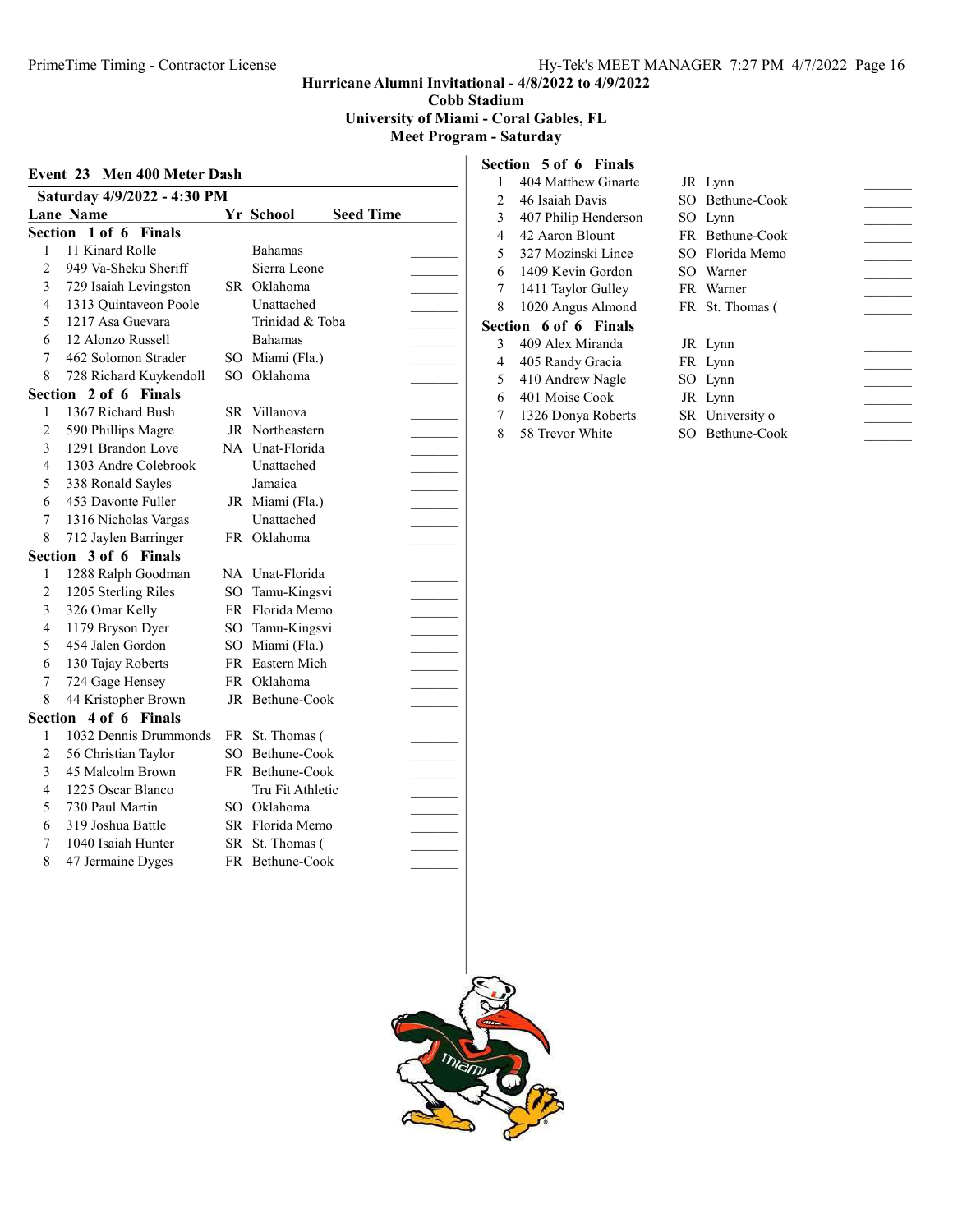## University of Miami - Coral Gables, FL

|                | Event 24 Men 800 Meter Run  |     |                               |  |
|----------------|-----------------------------|-----|-------------------------------|--|
|                | Saturday 4/9/2022 - 5:25 PM |     |                               |  |
|                | <b>Lane Name</b>            |     | Yr School<br><b>Seed Time</b> |  |
|                | Section 1 of 3 Finals       |     |                               |  |
| 1              | 735 Fernando Morales        |     | SO Oklahoma                   |  |
| $\overline{c}$ | 1305 Anthony Dace           |     | Unattached                    |  |
| $\mathcal{E}$  | 447 Oskars Bambals          |     | SO Miami (Fla.)               |  |
| 4              | 466 Ayman Zahafi            |     | SR Miami (Fla.)               |  |
| 5              | 1227 Jonathan Moore         |     | Tru Fit Athletic              |  |
| 6              | 1059 Michael Smikle         |     | FR St. Thomas (               |  |
| 7              | 1181 Cody Fountain          |     | FR Tamu-Kingsvi               |  |
| 8              | 184 Alejandro Garcia        |     | SR FIU                        |  |
|                | Section 2 of 3 Finals       |     |                               |  |
| 1              | 1064 Stephen Ward           |     | JR St. Thomas (               |  |
| $\overline{2}$ | 400 Collin Clark            | SO. | Lynn                          |  |
| 3              | 412 Eric Silva              |     | JR Lynn                       |  |
| 4              | 403 John Ross Donnes        |     | JR Lynn                       |  |
| 5              | 187 Disner Moreno           |     | JR FIU                        |  |
| 6              | 414 Luke Sweatman           | SО  | Lynn                          |  |
| 7              | 190 Roger Reyes             |     | SR FIU                        |  |
| 8              | 409 Alex Miranda            |     | JR Lynn                       |  |
| 9              | 645 Holden Decker           |     | SO Nova Southea               |  |
| 10             | 328 Ali Milline             |     | FR Florida Memo               |  |
|                | Section 3 of 3 Finals       |     |                               |  |
| 1              | 1419 Julian Tyler           |     | SR Warner                     |  |
| $\overline{c}$ | 649 Lucas Mardis            |     | FR Nova Southea               |  |
| 3              | 408 Cameron Matejka         |     | FR Lynn                       |  |
| $\overline{4}$ | 654 Cote Strike             |     | SR Nova Southea               |  |
| 5              | 1049 Jonathan Memnon        |     | SR St. Thomas (               |  |
| 6              | 406 Joseph Haynes           |     | FR Lynn                       |  |
| 7              | 1044 Adam Kamel             |     | SR St. Thomas (               |  |
| 8              | 644 Allen Currie            |     | SO Nova Southea               |  |
| 9              | 189 Jonathan Pineda         |     | JR FIU                        |  |
| 10             | 407 Philip Henderson        | SО  | Lynn                          |  |
| 11             | 1285 Carl Burnside, Jr      |     | NA Unat-Florida               |  |
| 12             | 734 Anass Mghari            |     | FR Oklahoma                   |  |
|                |                             |     |                               |  |

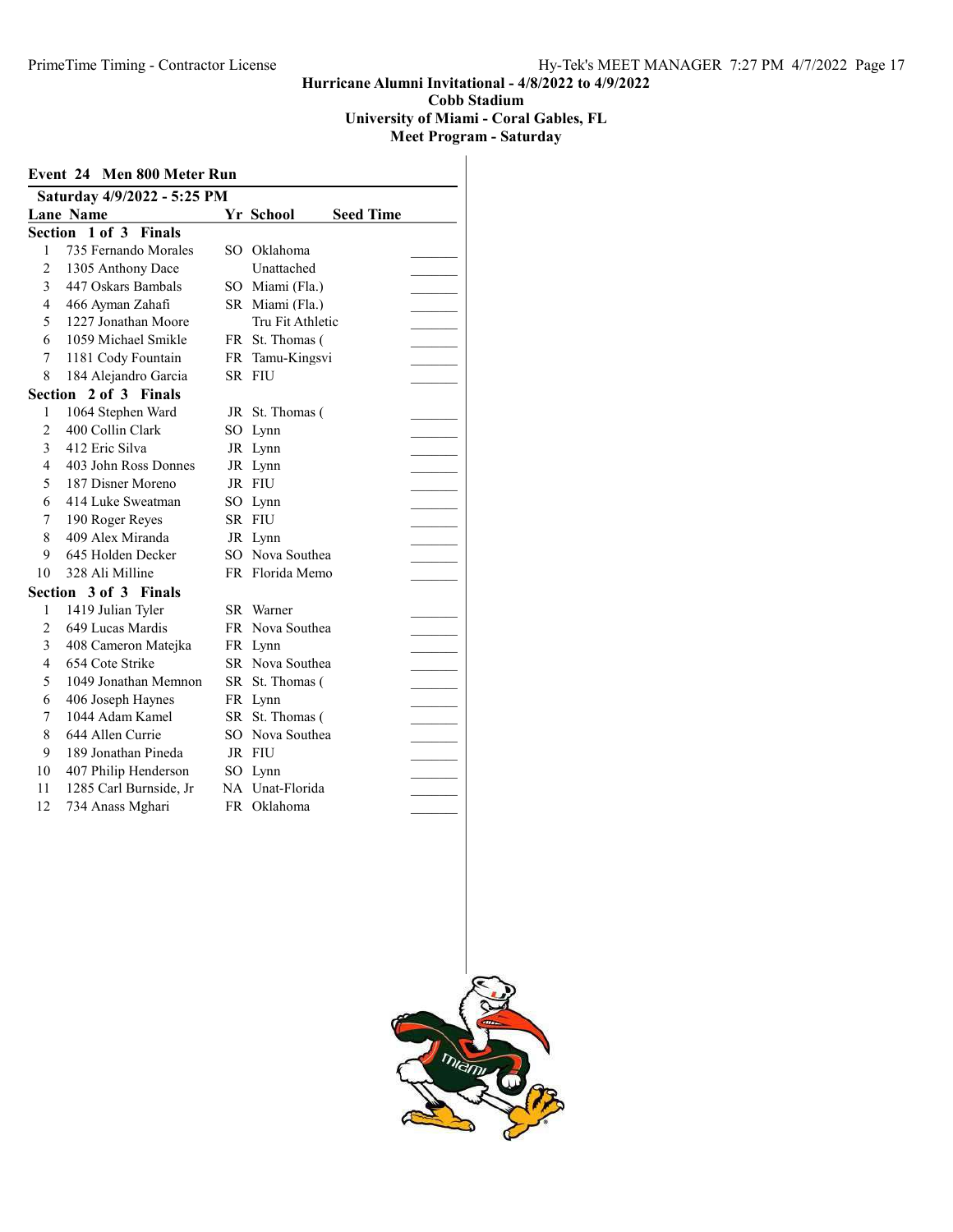#### Hurricane Alumni Invitational - 4/8/2022 to 4/9/2022 Cobb Stadium University of Miami - Coral Gables, FL

|                | Saturday 4/9/2022 - 3:25 PM |    |                 |                  |  |
|----------------|-----------------------------|----|-----------------|------------------|--|
|                | <b>Lane Name</b>            |    | Yr School       | <b>Seed Time</b> |  |
|                | Section<br>1 of 2 Finals    |    |                 |                  |  |
| 1              | 459 Justin Rittenhouse      | SО | Miami (Fla.)    |                  |  |
| $\overline{c}$ | 414 Luke Sweatman           |    | SO Lynn         |                  |  |
| 3              | 449 Austen Cannon           |    | FR Miami (Fla.) |                  |  |
| 4              | 184 Alejandro Garcia        |    | SR FIU          |                  |  |
| 5              | 190 Roger Reyes             |    | SR FIU          |                  |  |
| 6              | 400 Collin Clark            |    | SO Lynn         |                  |  |
| 7              | 412 Eric Silva              |    | JR Lynn         |                  |  |
| 8              | 465 Colin Wilson            |    | SO Miami (Fla.) |                  |  |
| 9              | 709 Lucas Badcock           |    | SO Oklahoma     |                  |  |
| 10             | 403 John Ross Donnes        |    | JR Lynn         |                  |  |
| 11             | 45 Malcolm Brown            |    | FR Bethune-Cook |                  |  |
| 12             | 189 Jonathan Pineda         |    | JR FIU          |                  |  |
| 13             | 650 Michael May III         |    | JR Nova Southea |                  |  |
| 14             | 645 Holden Decker           |    | SO Nova Southea |                  |  |
| 15             | 406 Joseph Haynes           |    | FR Lynn         |                  |  |
| 16             | 1283 Andoni Mercado         |    | NA Unat-Fiu     |                  |  |
|                | Section 2 of 2 Finals       |    |                 |                  |  |
| 1              | 413 Joshua Skielnik         |    | JR Lynn         |                  |  |
| $\overline{2}$ | 1290 Brian Kiprop           |    | NA Unat-Florida |                  |  |
| 3              | 651 Haydon Patrick          |    | FR Nova Southea |                  |  |
| 4              | 644 Allen Currie            | SО | Nova Southea    |                  |  |
| 5              | 291 Matthew Labrato         |    | SO Florida Atla |                  |  |
| 6              | 642 Cody Brown              |    | SO Nova Southea |                  |  |
| 7              | 648 Justin Haber            |    | SR Nova Southea |                  |  |
| 8              | 303 Osman Humeida           |    | JR Florida Gulf |                  |  |
| 9              | 41 Carlin Berryhill         |    | SR Bethune-Cook |                  |  |
| 10             | 50 DaMauri Little           |    | SO Bethune-Cook |                  |  |
| 11             | 186 Christian Ivonnet       |    | FR FIU          |                  |  |
| 12             | 290 Joseph Javurek          |    | FR Florida Atla |                  |  |
| 13             | 288 Preston Dunn            |    | SO Florida Atla |                  |  |
| 14             | 289 Giuliano Gencarelli     |    | FR Florida Atla |                  |  |
| 15             | 302 Benjamin Hermiston      |    | JR Florida Gulf |                  |  |
| 16             | 415 Julian Yescas           |    | SO Lynn         |                  |  |

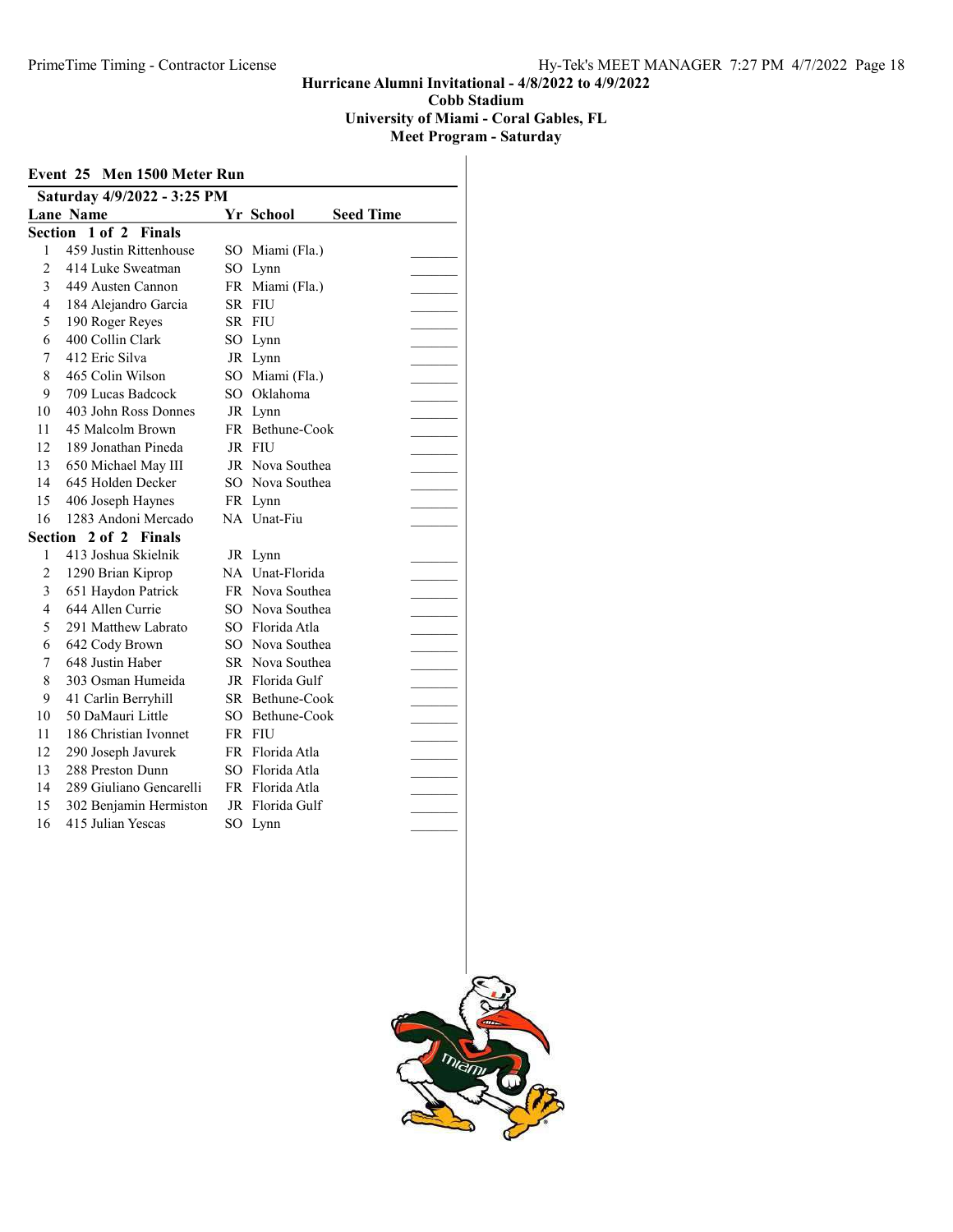#### Cobb Stadium University of Miami - Coral Gables, FL Meet Program - Saturday

| Event 26 Men 3000 Meter Steeplechase<br>Saturday 4/9/2022 - 2:45 PM |  |                 |  |  |  |  |
|---------------------------------------------------------------------|--|-----------------|--|--|--|--|
|                                                                     |  |                 |  |  |  |  |
| Section 1 of 1 Finals                                               |  |                 |  |  |  |  |
| 1287 Josiah Davis<br>$\mathbf{1}$                                   |  | NA Unat-Florida |  |  |  |  |
|                                                                     |  |                 |  |  |  |  |
|                                                                     |  |                 |  |  |  |  |
|                                                                     |  |                 |  |  |  |  |
|                                                                     |  |                 |  |  |  |  |
|                                                                     |  |                 |  |  |  |  |
|                                                                     |  |                 |  |  |  |  |
|                                                                     |  |                 |  |  |  |  |
|                                                                     |  |                 |  |  |  |  |
|                                                                     |  |                 |  |  |  |  |
|                                                                     |  |                 |  |  |  |  |
|                                                                     |  |                 |  |  |  |  |
|                                                                     |  |                 |  |  |  |  |
|                                                                     |  |                 |  |  |  |  |
|                                                                     |  |                 |  |  |  |  |
|                                                                     |  |                 |  |  |  |  |
|                                                                     |  |                 |  |  |  |  |
|                                                                     |  |                 |  |  |  |  |
|                                                                     |  |                 |  |  |  |  |
|                                                                     |  |                 |  |  |  |  |
|                                                                     |  |                 |  |  |  |  |
|                                                                     |  |                 |  |  |  |  |
|                                                                     |  |                 |  |  |  |  |
|                                                                     |  |                 |  |  |  |  |
|                                                                     |  |                 |  |  |  |  |
|                                                                     |  |                 |  |  |  |  |
|                                                                     |  |                 |  |  |  |  |
|                                                                     |  |                 |  |  |  |  |
|                                                                     |  |                 |  |  |  |  |

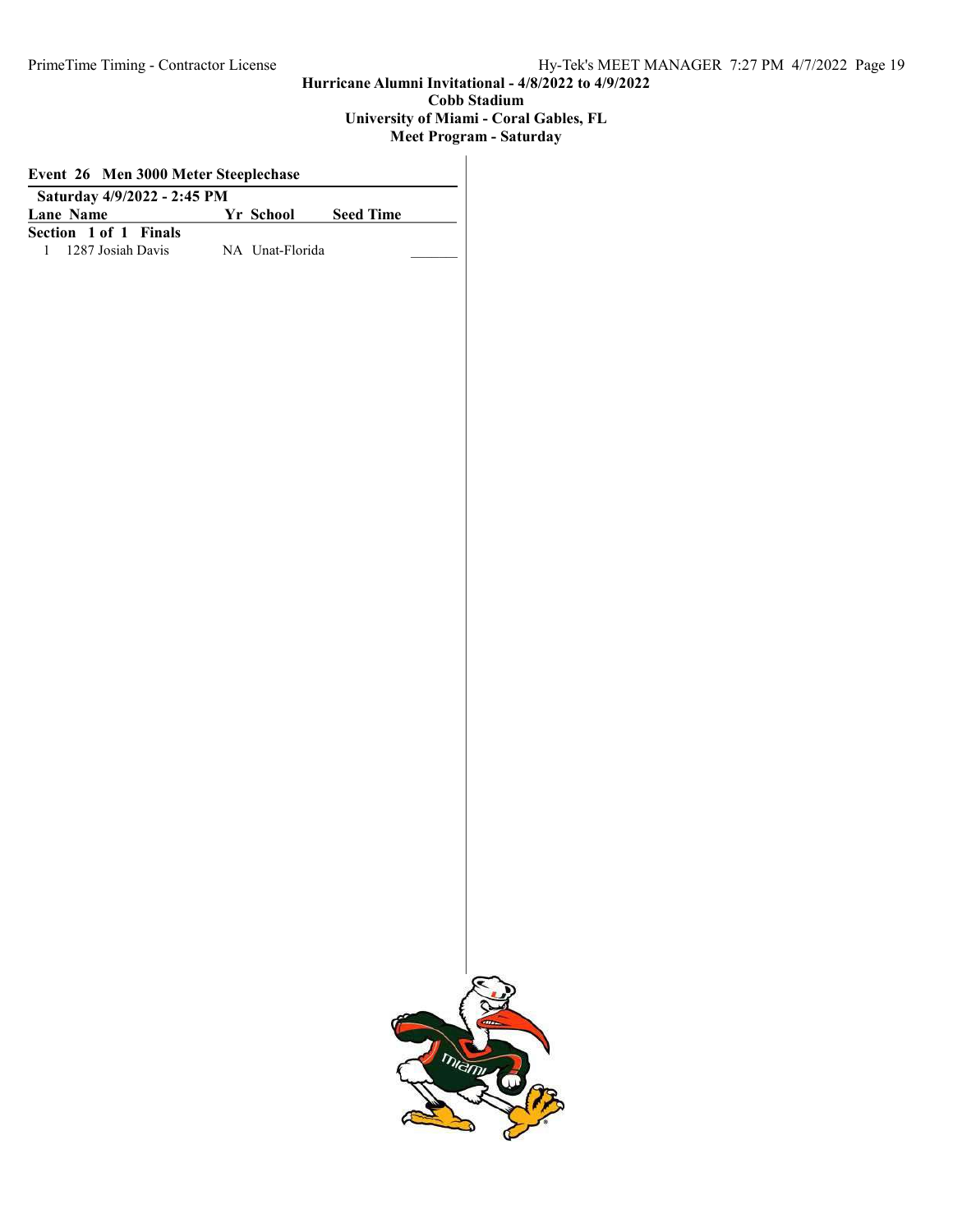University of Miami - Coral Gables, FL

|    | Event 27 Men 3000 Meter Run          |     |                 |                  |  |
|----|--------------------------------------|-----|-----------------|------------------|--|
|    | Saturday 4/9/2022 - 7:15 PM          |     |                 |                  |  |
|    | <b>Lane Name</b>                     |     | Yr School       | <b>Seed Time</b> |  |
|    | Section 1 of 1 Finals                |     |                 |                  |  |
| 1  | 303 Osman Humeida                    |     | JR Florida Gulf |                  |  |
| 2  | 1287 Josiah Davis                    |     | NA Unat-Florida |                  |  |
| 3  | 1290 Brian Kiprop                    |     | NA Unat-Florida |                  |  |
| 4  | 290 Joseph Javurek                   |     | FR Florida Atla |                  |  |
| 5  | 1317 Jonathan Werble                 |     | Unattached      |                  |  |
| 6  | 301 Franklin Caceres                 |     | FR Florida Gulf |                  |  |
| 7  | 1282 Christopher Gomez-: NA Unat-Fiu |     |                 |                  |  |
| 8  | 186 Christian Ivonnet                |     | FR FIU          |                  |  |
| 9  | 291 Matthew Labrato                  | SO. | Florida Atla    |                  |  |
| 10 | 6 Joshua Estrada                     |     | Agile           |                  |  |
| 11 | 288 Preston Dunn                     | SO. | Florida Atla    |                  |  |
| 12 | 196 Eliseo Torres                    |     | SR FIU          |                  |  |
| 13 | 415 Julian Yescas                    |     | SO Lynn         |                  |  |
| 14 | 287 Rory Carmody                     | SO. | Florida Atla    |                  |  |
| 15 | 413 Joshua Skielnik                  |     | JR Lynn         |                  |  |
| 16 | 289 Giuliano Gencarelli              |     | FR Florida Atla |                  |  |
| 17 | 50 DaMauri Little                    |     | SO Bethune-Cook |                  |  |
| 18 | 40 Cameron Berryhill                 |     | SR Bethune-Cook |                  |  |

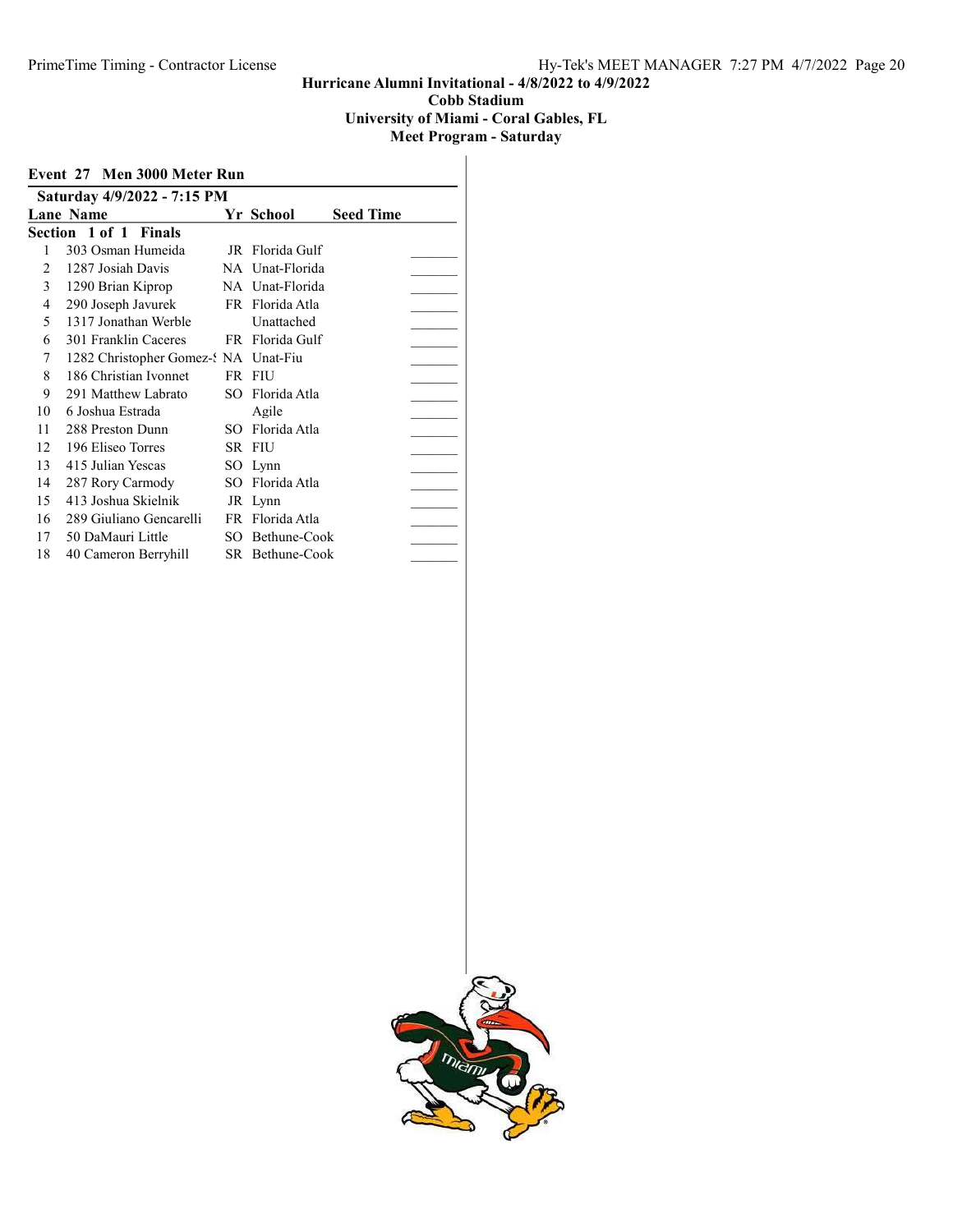University of Miami - Coral Gables, FL

| Saturday 4/9/2022 - 4:00 PM<br><b>Lane Name</b><br>Yr School<br><b>Seed Time</b><br>Section 1 of 4<br><b>Finals</b><br>JR Eastern Mich<br>1<br>139 Payne Wylie<br>$\overline{2}$<br>1111 Jaheem Hayles<br>$SO_{-}$<br>Syracuse<br>3<br>1224 Nicholas Anderson<br>Tru Fit Athletic<br>4<br>907 Omar McLeod<br>Puma<br>5<br>1233 Zaza Wellington<br>Tru Fit Athletic<br>6<br>335 Yakabu Ibrahim<br>Guana<br>918 Samuel Hartman<br>7<br>JR Seton Hill<br>8<br>458 Sincere Rhea<br>$SO^-$<br>Miami (Fla.)<br>Section 2 of 4 Finals<br>1129 Naseem Smith<br>1<br>FR Syracuse<br>$\overline{2}$<br>1189 Johnathon Harper<br>SR.<br>Tamu-Kingsvi<br>3<br>SR Northeastern<br>599 Mayowa Osunsami<br>1311 Xavier Coakley<br>4<br>Unattached<br>5<br>138 Almighty Williamson<br>SO Eastern Mich<br>6<br>751 Joey Zayszly<br>SO Oklahoma<br>191 Tyler Rhodes<br>JR FIU<br>7<br>124 Dante Lander<br>8<br>JR Eastern Mich<br>Section 3 of 4 Finals<br>1021 Jameson Appolon<br>FR St. Thomas (<br>1<br>$\overline{2}$<br>1117 Isaiah Lewis<br>FR<br>Syracuse<br>3<br>1180 Gabe Field<br>$SO_{-}$<br>Tamu-Kingsvi<br>4<br>1122 Xayvion Perkins<br>Syracuse<br>FR<br>180 Da'Mon Daniels<br>5<br>$SO^-$<br><b>FIU</b><br>331 Antonio Thomas<br>6<br>SO Florida Memo<br>1123 David Peters<br>7<br>SO.<br>Syracuse<br>8<br>743 Kristo Simulask<br>JR Oklahoma<br>Section<br>4 of 4 Finals<br>3<br>1411 Taylor Gulley<br>FR Warner<br>1419 Julian Tyler<br>4<br>SR<br>Warner<br>1214 Dean Wallace<br>5<br>Tamu-Kingsvi<br>JR<br>6<br>582 Ethan Exilhomme<br>FR Northeastern | Event 29 Men 110 Meter Hurdles |  |  |
|---------------------------------------------------------------------------------------------------------------------------------------------------------------------------------------------------------------------------------------------------------------------------------------------------------------------------------------------------------------------------------------------------------------------------------------------------------------------------------------------------------------------------------------------------------------------------------------------------------------------------------------------------------------------------------------------------------------------------------------------------------------------------------------------------------------------------------------------------------------------------------------------------------------------------------------------------------------------------------------------------------------------------------------------------------------------------------------------------------------------------------------------------------------------------------------------------------------------------------------------------------------------------------------------------------------------------------------------------------------------------------------------------------------------------------------------------------------------------------------------------------------------------------------------------------|--------------------------------|--|--|
|                                                                                                                                                                                                                                                                                                                                                                                                                                                                                                                                                                                                                                                                                                                                                                                                                                                                                                                                                                                                                                                                                                                                                                                                                                                                                                                                                                                                                                                                                                                                                         |                                |  |  |
|                                                                                                                                                                                                                                                                                                                                                                                                                                                                                                                                                                                                                                                                                                                                                                                                                                                                                                                                                                                                                                                                                                                                                                                                                                                                                                                                                                                                                                                                                                                                                         |                                |  |  |
|                                                                                                                                                                                                                                                                                                                                                                                                                                                                                                                                                                                                                                                                                                                                                                                                                                                                                                                                                                                                                                                                                                                                                                                                                                                                                                                                                                                                                                                                                                                                                         |                                |  |  |
|                                                                                                                                                                                                                                                                                                                                                                                                                                                                                                                                                                                                                                                                                                                                                                                                                                                                                                                                                                                                                                                                                                                                                                                                                                                                                                                                                                                                                                                                                                                                                         |                                |  |  |
|                                                                                                                                                                                                                                                                                                                                                                                                                                                                                                                                                                                                                                                                                                                                                                                                                                                                                                                                                                                                                                                                                                                                                                                                                                                                                                                                                                                                                                                                                                                                                         |                                |  |  |
|                                                                                                                                                                                                                                                                                                                                                                                                                                                                                                                                                                                                                                                                                                                                                                                                                                                                                                                                                                                                                                                                                                                                                                                                                                                                                                                                                                                                                                                                                                                                                         |                                |  |  |
|                                                                                                                                                                                                                                                                                                                                                                                                                                                                                                                                                                                                                                                                                                                                                                                                                                                                                                                                                                                                                                                                                                                                                                                                                                                                                                                                                                                                                                                                                                                                                         |                                |  |  |
|                                                                                                                                                                                                                                                                                                                                                                                                                                                                                                                                                                                                                                                                                                                                                                                                                                                                                                                                                                                                                                                                                                                                                                                                                                                                                                                                                                                                                                                                                                                                                         |                                |  |  |
|                                                                                                                                                                                                                                                                                                                                                                                                                                                                                                                                                                                                                                                                                                                                                                                                                                                                                                                                                                                                                                                                                                                                                                                                                                                                                                                                                                                                                                                                                                                                                         |                                |  |  |
|                                                                                                                                                                                                                                                                                                                                                                                                                                                                                                                                                                                                                                                                                                                                                                                                                                                                                                                                                                                                                                                                                                                                                                                                                                                                                                                                                                                                                                                                                                                                                         |                                |  |  |
|                                                                                                                                                                                                                                                                                                                                                                                                                                                                                                                                                                                                                                                                                                                                                                                                                                                                                                                                                                                                                                                                                                                                                                                                                                                                                                                                                                                                                                                                                                                                                         |                                |  |  |
|                                                                                                                                                                                                                                                                                                                                                                                                                                                                                                                                                                                                                                                                                                                                                                                                                                                                                                                                                                                                                                                                                                                                                                                                                                                                                                                                                                                                                                                                                                                                                         |                                |  |  |
|                                                                                                                                                                                                                                                                                                                                                                                                                                                                                                                                                                                                                                                                                                                                                                                                                                                                                                                                                                                                                                                                                                                                                                                                                                                                                                                                                                                                                                                                                                                                                         |                                |  |  |
|                                                                                                                                                                                                                                                                                                                                                                                                                                                                                                                                                                                                                                                                                                                                                                                                                                                                                                                                                                                                                                                                                                                                                                                                                                                                                                                                                                                                                                                                                                                                                         |                                |  |  |
|                                                                                                                                                                                                                                                                                                                                                                                                                                                                                                                                                                                                                                                                                                                                                                                                                                                                                                                                                                                                                                                                                                                                                                                                                                                                                                                                                                                                                                                                                                                                                         |                                |  |  |
|                                                                                                                                                                                                                                                                                                                                                                                                                                                                                                                                                                                                                                                                                                                                                                                                                                                                                                                                                                                                                                                                                                                                                                                                                                                                                                                                                                                                                                                                                                                                                         |                                |  |  |
|                                                                                                                                                                                                                                                                                                                                                                                                                                                                                                                                                                                                                                                                                                                                                                                                                                                                                                                                                                                                                                                                                                                                                                                                                                                                                                                                                                                                                                                                                                                                                         |                                |  |  |
|                                                                                                                                                                                                                                                                                                                                                                                                                                                                                                                                                                                                                                                                                                                                                                                                                                                                                                                                                                                                                                                                                                                                                                                                                                                                                                                                                                                                                                                                                                                                                         |                                |  |  |
|                                                                                                                                                                                                                                                                                                                                                                                                                                                                                                                                                                                                                                                                                                                                                                                                                                                                                                                                                                                                                                                                                                                                                                                                                                                                                                                                                                                                                                                                                                                                                         |                                |  |  |
|                                                                                                                                                                                                                                                                                                                                                                                                                                                                                                                                                                                                                                                                                                                                                                                                                                                                                                                                                                                                                                                                                                                                                                                                                                                                                                                                                                                                                                                                                                                                                         |                                |  |  |
|                                                                                                                                                                                                                                                                                                                                                                                                                                                                                                                                                                                                                                                                                                                                                                                                                                                                                                                                                                                                                                                                                                                                                                                                                                                                                                                                                                                                                                                                                                                                                         |                                |  |  |
|                                                                                                                                                                                                                                                                                                                                                                                                                                                                                                                                                                                                                                                                                                                                                                                                                                                                                                                                                                                                                                                                                                                                                                                                                                                                                                                                                                                                                                                                                                                                                         |                                |  |  |
|                                                                                                                                                                                                                                                                                                                                                                                                                                                                                                                                                                                                                                                                                                                                                                                                                                                                                                                                                                                                                                                                                                                                                                                                                                                                                                                                                                                                                                                                                                                                                         |                                |  |  |
|                                                                                                                                                                                                                                                                                                                                                                                                                                                                                                                                                                                                                                                                                                                                                                                                                                                                                                                                                                                                                                                                                                                                                                                                                                                                                                                                                                                                                                                                                                                                                         |                                |  |  |
|                                                                                                                                                                                                                                                                                                                                                                                                                                                                                                                                                                                                                                                                                                                                                                                                                                                                                                                                                                                                                                                                                                                                                                                                                                                                                                                                                                                                                                                                                                                                                         |                                |  |  |
|                                                                                                                                                                                                                                                                                                                                                                                                                                                                                                                                                                                                                                                                                                                                                                                                                                                                                                                                                                                                                                                                                                                                                                                                                                                                                                                                                                                                                                                                                                                                                         |                                |  |  |
|                                                                                                                                                                                                                                                                                                                                                                                                                                                                                                                                                                                                                                                                                                                                                                                                                                                                                                                                                                                                                                                                                                                                                                                                                                                                                                                                                                                                                                                                                                                                                         |                                |  |  |
|                                                                                                                                                                                                                                                                                                                                                                                                                                                                                                                                                                                                                                                                                                                                                                                                                                                                                                                                                                                                                                                                                                                                                                                                                                                                                                                                                                                                                                                                                                                                                         |                                |  |  |
|                                                                                                                                                                                                                                                                                                                                                                                                                                                                                                                                                                                                                                                                                                                                                                                                                                                                                                                                                                                                                                                                                                                                                                                                                                                                                                                                                                                                                                                                                                                                                         |                                |  |  |
|                                                                                                                                                                                                                                                                                                                                                                                                                                                                                                                                                                                                                                                                                                                                                                                                                                                                                                                                                                                                                                                                                                                                                                                                                                                                                                                                                                                                                                                                                                                                                         |                                |  |  |
|                                                                                                                                                                                                                                                                                                                                                                                                                                                                                                                                                                                                                                                                                                                                                                                                                                                                                                                                                                                                                                                                                                                                                                                                                                                                                                                                                                                                                                                                                                                                                         |                                |  |  |
|                                                                                                                                                                                                                                                                                                                                                                                                                                                                                                                                                                                                                                                                                                                                                                                                                                                                                                                                                                                                                                                                                                                                                                                                                                                                                                                                                                                                                                                                                                                                                         |                                |  |  |
|                                                                                                                                                                                                                                                                                                                                                                                                                                                                                                                                                                                                                                                                                                                                                                                                                                                                                                                                                                                                                                                                                                                                                                                                                                                                                                                                                                                                                                                                                                                                                         |                                |  |  |
|                                                                                                                                                                                                                                                                                                                                                                                                                                                                                                                                                                                                                                                                                                                                                                                                                                                                                                                                                                                                                                                                                                                                                                                                                                                                                                                                                                                                                                                                                                                                                         |                                |  |  |

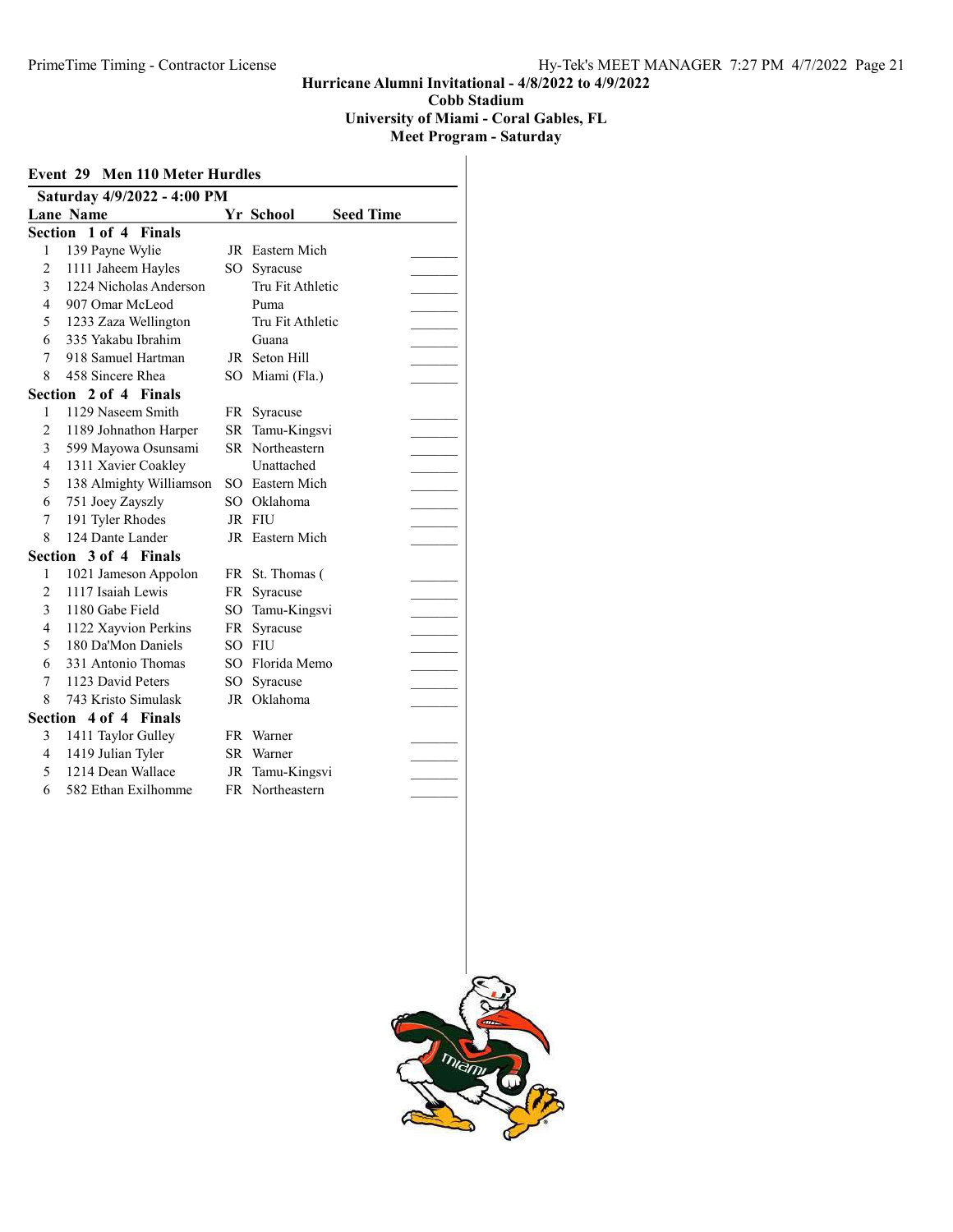University of Miami - Coral Gables, FL Meet Program - Saturday

|  |  | . 1 1 ugi am - Satul |  |  |
|--|--|----------------------|--|--|
|  |  |                      |  |  |

|                | Event 30 Men 400 Meter Hurdles |     |                  |                  |  |  |  |
|----------------|--------------------------------|-----|------------------|------------------|--|--|--|
|                | Saturday 4/9/2022 - 6:00 PM    |     |                  |                  |  |  |  |
|                | <b>Lane Name</b>               |     | Yr School        | <b>Seed Time</b> |  |  |  |
|                | Section 1 of 2 Finals          |     |                  |                  |  |  |  |
|                | 1065 Marvin Williams           |     | SR St. Thomas (  |                  |  |  |  |
| 2              | 455 Ryler Gould                | SO  | Miami (Fla.)     |                  |  |  |  |
| 3              | 9 Brandon Hanna                |     | <b>Bahamas</b>   |                  |  |  |  |
| 4              | 918 Samuel Hartman             | JR  | Seton Hill       |                  |  |  |  |
| 5              | 1228 McDaniel Oliver           |     | Tru Fit Athletic |                  |  |  |  |
| 6              | 1292 Jaylyn Scott              |     | NA Unat-Florida  |                  |  |  |  |
| 7              | 1309 Shakeem Hall              |     | Unattached       |                  |  |  |  |
| 8              | 124 Dante Lander               |     | JR Eastern Mich  |                  |  |  |  |
|                | Section 2 of 2 Finals          |     |                  |                  |  |  |  |
| 1              | 1029 Rick Daniel               |     | JR St. Thomas (  |                  |  |  |  |
| $\overline{c}$ | 180 Da'Mon Daniels             | SO. | FIU              |                  |  |  |  |
| 3              | 1122 Xayvion Perkins           |     | FR Syracuse      |                  |  |  |  |
| 4              | 1386 Nicholas Mollica          |     | SO Villanova     |                  |  |  |  |
| 5              | 599 Mayowa Osunsami            |     | SR Northeastern  |                  |  |  |  |
| 6              | 139 Payne Wylie                | JR  | Eastern Mich     |                  |  |  |  |
| 7              | 1180 Gabe Field                | SO  | Tamu-Kingsvi     |                  |  |  |  |
| 8              | 331 Antonio Thomas             |     | SO Florida Memo  |                  |  |  |  |

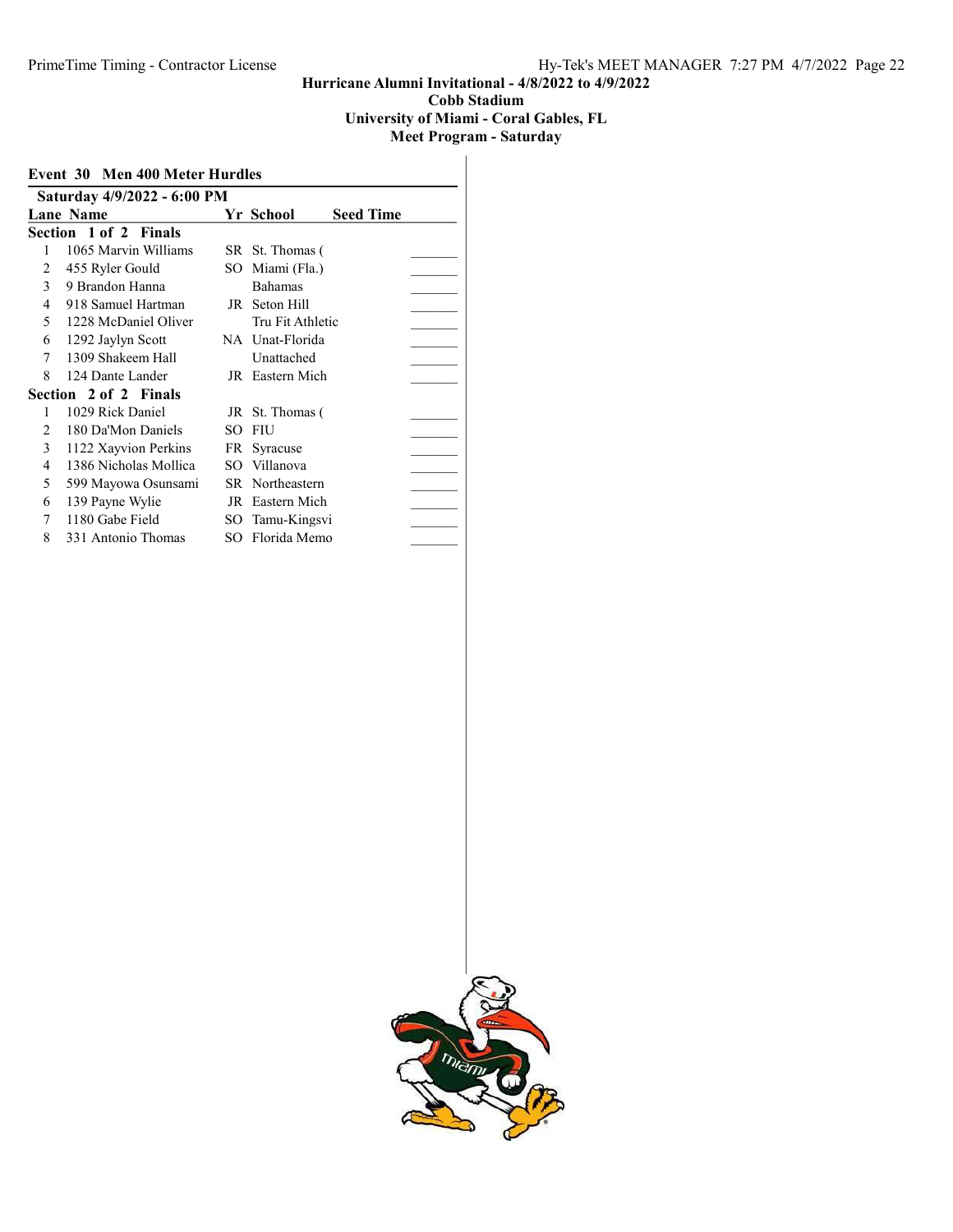#### Hurricane Alumni Invitational - 4/8/2022 to 4/9/2022 Cobb Stadium University of Miami - Coral Gables, FL Meet Program - Saturday

Event 31 Men 4x100 Meter Relay

|   | Saturday 4/9/2022 - 3:05 PM   |       |                                |
|---|-------------------------------|-------|--------------------------------|
|   | <b>Lane Team</b>              | Relay | <b>Seed Time</b>               |
|   | <b>Section 1 of 1 Finals</b>  |       |                                |
| 3 | St. Thomas (                  |       |                                |
|   | 1) #1039 Jonah Hill FR        |       | $2)$ #1042 Isaac Joseph SR     |
|   | 3) #1065 Marvin Williams SR   |       | 4) #1054 Guillaume Richards S  |
| 4 | Tamu-Kingsvi                  |       |                                |
|   | $1)$ #1183 Shaun Gill SO      |       | 2) #1207 Michael Samihamba S   |
|   | 3) #1215 Shammawi Wellington  |       | 4) #1193 Jonathen Macareno SO  |
| 5 | Unattached                    |       |                                |
|   | 1) #1308 CJ Green             |       | 2) #1314 . Raheem              |
|   | $3)$ #1307 Andre Ewers        |       | 4) #1312 Jon Okoye             |
| 6 | Northeastern                  |       |                                |
|   | 1) #582 Ethan Exilhomme FR    |       | 2) #611 Noah Sweeney JR        |
|   | 3) #598 Dametrius O'Connor Sl |       | 4) #580 Donatien Djero SR      |
| 7 | Bethune-Cook                  |       |                                |
|   | 1) #44 Kristopher Brown JR    |       | 2) #39 Montrael Bennett FR     |
|   | 3) #47 Jermaine Dyges FR      |       | 4) #57 Christian Washington FI |
| 8 | Eastern Mich                  |       |                                |
|   | 1) #138 Almighty Williamson S |       | 2) #133 Kaleb Simpson SO       |
|   | 3) #127 Kyle Martin SO        |       | 4) #131 Richie Sadler JR       |

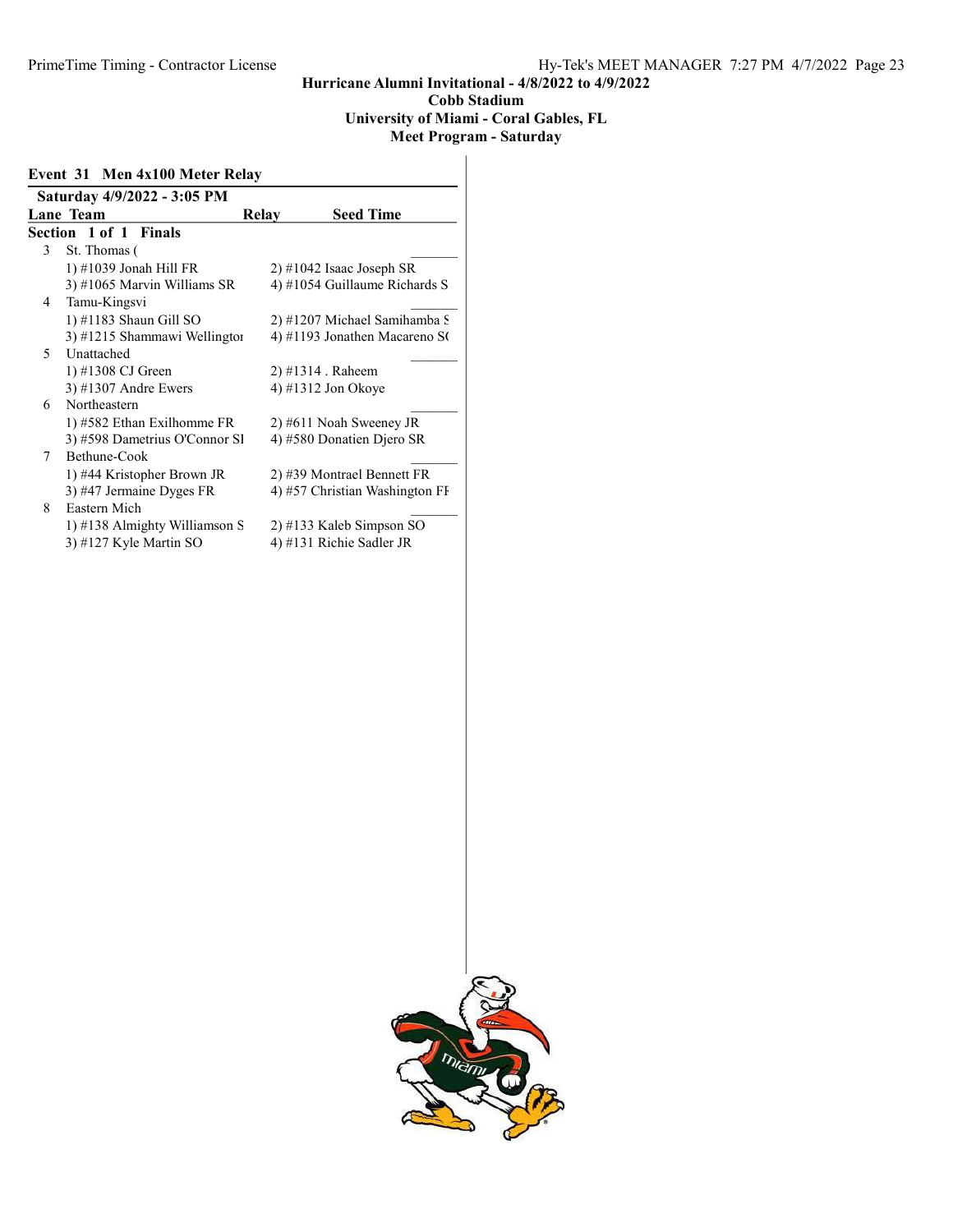#### University of Miami - Coral Gables, FL

|  |  | Event 32 Men 4x400 Meter Relay |  |
|--|--|--------------------------------|--|
|  |  |                                |  |

| Saturday 4/9/2022 - 7:50 PM |                               |              |                                |  |  |  |
|-----------------------------|-------------------------------|--------------|--------------------------------|--|--|--|
|                             | <b>Lane Team</b>              | <b>Relay</b> | <b>Seed Time</b>               |  |  |  |
| <b>Section</b>              | $1$ of $2$<br><b>Finals</b>   |              |                                |  |  |  |
| 3                           | Bethune-Cook                  |              |                                |  |  |  |
|                             | 1) #47 Jermaine Dyges FR      |              | 2) #44 Kristopher Brown JR     |  |  |  |
|                             | 3) #56 Christian Taylor SO    |              | 4) #41 Carlin Berryhill SR     |  |  |  |
| 4                           | Bethune-Cook                  | B            |                                |  |  |  |
|                             | 1) #45 Malcolm Brown FR       |              | 2) #57 Christian Washington FI |  |  |  |
|                             | 3) #55 David Richards FR      |              | 4) #49 Isaiah Johnson FR       |  |  |  |
| 5                           | St. Thomas (                  |              |                                |  |  |  |
|                             | 1) #1040 Isaiah Hunter SR     |              | 2) #1065 Marvin Williams SR    |  |  |  |
|                             | 3) #1032 Dennis Drummonds F   |              | 4) #1059 Michael Smikle FR     |  |  |  |
| 6                           | Bethune-Cook                  | D            |                                |  |  |  |
|                             | 1) #48 Michael Hopkins FR     |              | 2) #52 Marc McCoy SR           |  |  |  |
|                             | 3) #53 Marvens Milhomme SO    |              | 4) #37 Derrick Andrews-Powley  |  |  |  |
| 7                           | Bethune-Cook                  | C            |                                |  |  |  |
|                             | 1) #42 Aaron Blount FR        |              | 2) #46 Isaiah Davis SO         |  |  |  |
|                             | 3) #58 Trevor White SO        |              | 4) #39 Montrael Bennett FR     |  |  |  |
| 8                           | Miami (Fla.)                  | B            |                                |  |  |  |
|                             | 1) #454 Jalen Gordon SO       |              | 2) #458 Sincere Rhea SO        |  |  |  |
|                             | 3) #447 Oskars Bambals SO     |              | 4) #455 Ryler Gould SO         |  |  |  |
|                             | Section 2 of 2 Finals         |              |                                |  |  |  |
| 1                           | <b>FIU</b>                    |              |                                |  |  |  |
|                             | 1) #180 Da'Mon Daniels SO     |              | 2) #187 Disner Moreno JR       |  |  |  |
|                             | 3) #184 Alejandro Garcia SR   |              | 4) #181 Maurice Dawson SO      |  |  |  |
| 2                           | Eastern Mich                  |              |                                |  |  |  |
|                             | 1) #131 Richie Sadler JR      |              | 2) #130 Tajay Roberts FR       |  |  |  |
|                             | 3) #133 Kaleb Simpson SO      |              | 4) #124 Dante Lander JR        |  |  |  |
| 3                           | Tamu-Kingsvi                  |              |                                |  |  |  |
|                             | 1) #1179 Bryson Dyer SO       |              | 2) #1189 Johnathon Harper SR   |  |  |  |
|                             | 3) #1207 Michael Samihamba S  |              | 4) #1205 Sterling Riles SO     |  |  |  |
| 4                           | <b>Empire Athletics</b>       |              |                                |  |  |  |
| 5                           |                               |              |                                |  |  |  |
|                             | Miami (Fla.)                  |              |                                |  |  |  |
|                             | 1) #453 Davonte Fuller JR     |              | 2) #461 Khamal Stewart-Bayne   |  |  |  |
|                             | 3) #462 Solomon Strader SO    |              | 4) #466 Ayman Zahafi SR        |  |  |  |
| 6                           | Oklahoma                      |              |                                |  |  |  |
|                             | 1) #728 Richard Kuykendoll SC |              | 2) #729 Isaiah Levingston SR   |  |  |  |
|                             | 3) #730 Paul Martin SO        |              | 4) #708 Rayvon Allen SR        |  |  |  |
| 7                           | Villanova                     |              |                                |  |  |  |
|                             | 1) #1367 Richard Bush SR      |              | 2) #1386 Nicholas Mollica SO   |  |  |  |
|                             | 3) #1400 Michael Troup SR     |              | 4) #1372 Malik Cunningham JF   |  |  |  |
| 8                           | <b>Empire Athletics</b>       | B            |                                |  |  |  |
|                             |                               |              |                                |  |  |  |

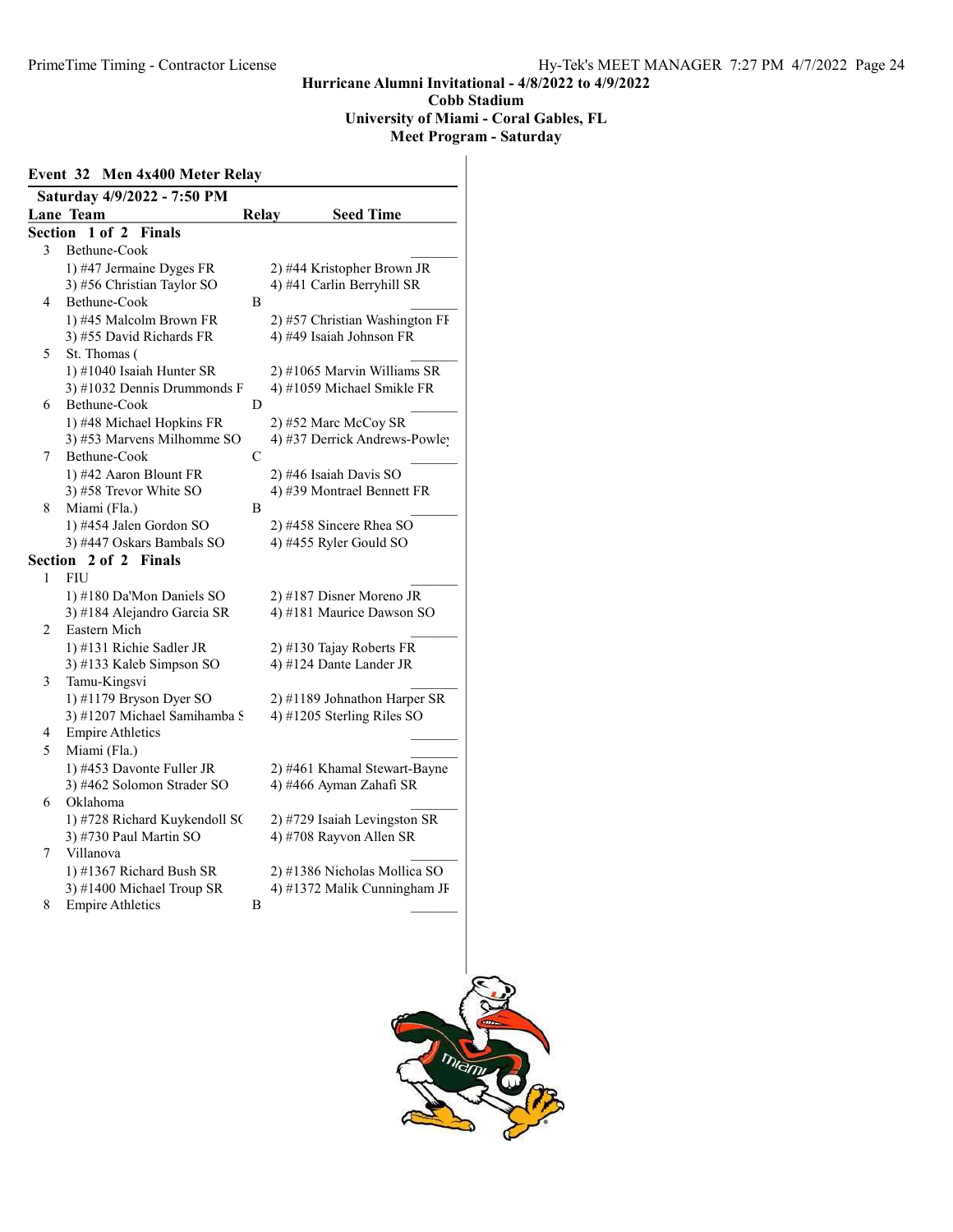University of Miami - Coral Gables, FL

| Event 35 Men Long Jump      |                                         |           |                  |                  |  |  |  |
|-----------------------------|-----------------------------------------|-----------|------------------|------------------|--|--|--|
| Saturday 4/9/2022 - 3:00 PM |                                         |           |                  |                  |  |  |  |
| Pos                         | <b>Name</b>                             |           | Yr School        | <b>Seed Mark</b> |  |  |  |
|                             | Flight 1 of 2 Finals                    |           |                  |                  |  |  |  |
| 1                           | 1400 Michael Troup                      |           | SR Villanova     |                  |  |  |  |
| 2                           | 1053 Robert Pompey                      | FR -      | St. Thomas (     |                  |  |  |  |
| 3                           | 1214 Dean Wallace                       |           | JR Tamu-Kingsvi  |                  |  |  |  |
| 4                           | 817 Emi Erekosima                       |           | FR Penn State    |                  |  |  |  |
| 5                           | 1215 Shammawi Wellingto                 |           | JR Tamu-Kingsvi  |                  |  |  |  |
| 6                           | 1035 Darius Gatson                      | <b>FR</b> | St. Thomas (     |                  |  |  |  |
| 7                           | 1025 Jacquez Caldwell                   |           | SO St. Thomas (  |                  |  |  |  |
| 8                           | 1372 Malik Cunningham                   |           | JR Villanova     |                  |  |  |  |
| 9                           | 1039 Jonah Hill                         | FR -      | St. Thomas (     |                  |  |  |  |
| 10                          | 1046 Valerie Louissaint                 | JR        | St. Thomas (     |                  |  |  |  |
| 11                          | 830 Luke Knipe                          | SO        | Penn State       |                  |  |  |  |
| 12                          | 59 Matthew Williams                     |           | FR Bethune-Cook  |                  |  |  |  |
| 13                          | 43 Guy Bond                             |           | FR Bethune-Cook  |                  |  |  |  |
| 14                          | 324 Favion Harden                       |           | SO Florida Memo  |                  |  |  |  |
|                             | Flight 2 of 2 Finals                    |           |                  |                  |  |  |  |
| 1                           | 460 Russell Robinson                    | SO.       | Miami (Fla.)     |                  |  |  |  |
| $\overline{2}$              | 746 Vernon Turner                       | SR -      | Oklahoma         |                  |  |  |  |
| 3                           | 1304 Alejandro Cox                      |           | Unattached       |                  |  |  |  |
| 4                           | 1216 Jordan Wilson                      | JR        | Tamu-Kingsvi     |                  |  |  |  |
| 5                           | 197 Queshun Watson-Rigg                 |           | JR FIU           |                  |  |  |  |
| 6                           | 1231 Damarcus Simpson                   |           | Tru Fit Athletic |                  |  |  |  |
| 7                           | 743 Kristo Simulask                     | JR        | Oklahoma         |                  |  |  |  |
| 8                           | 456 Isaiah Holmes                       |           | SR Miami (Fla.)  |                  |  |  |  |
| 9                           | 708 Rayvon Allen                        |           | SR Oklahoma      |                  |  |  |  |
| 10                          | 747 Khyland Wallace                     | FR        | Oklahoma         |                  |  |  |  |
| 11                          | 132 Baboucar Sallah-Moh SR Eastern Mich |           |                  |                  |  |  |  |
| 12                          | 1229 Spencer Schmidt                    |           | Tru Fit Athletic |                  |  |  |  |

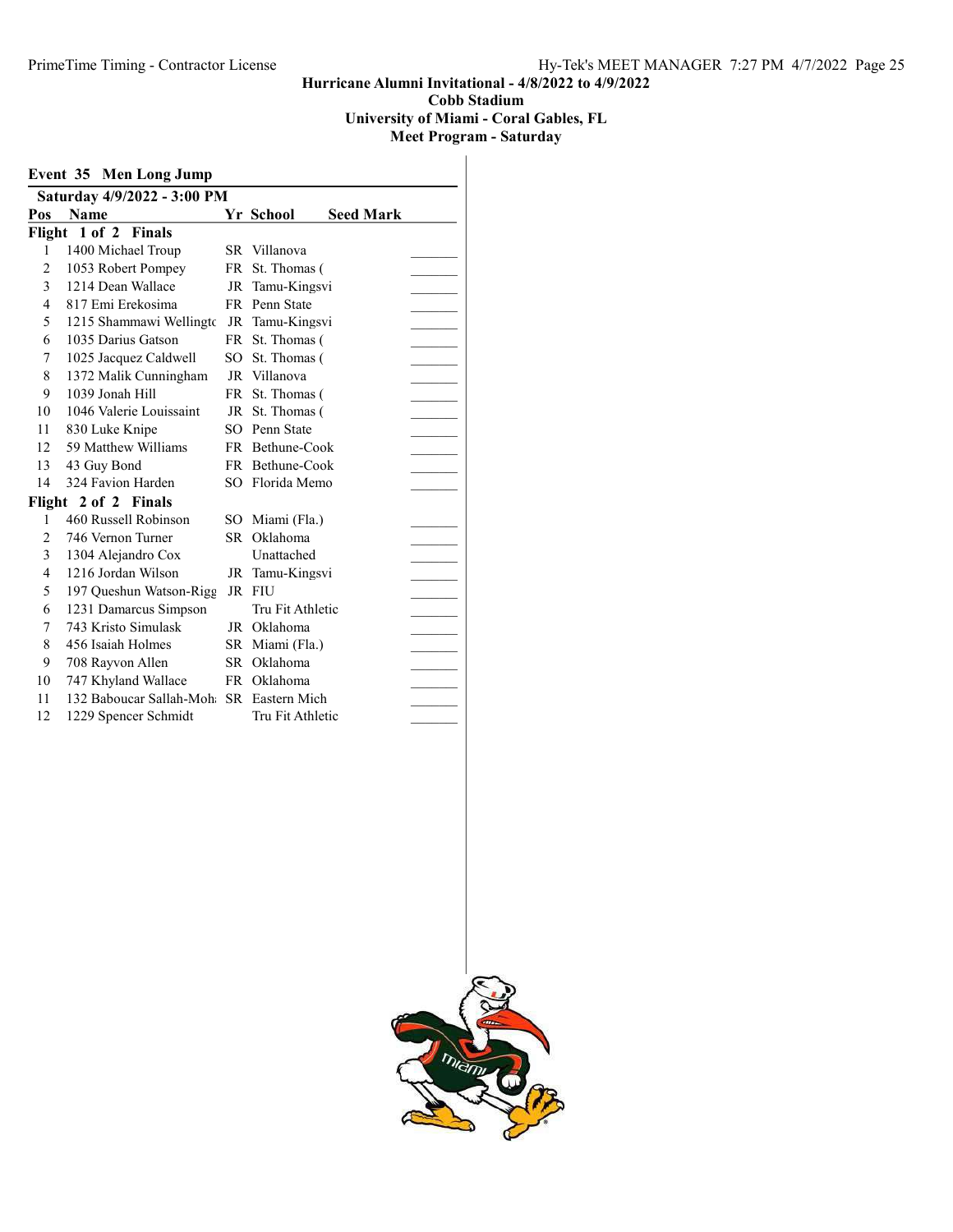University of Miami - Coral Gables, FL

|                | <b>Event 36 Men Triple Jump</b>         |     |                  |                  |  |  |  |  |
|----------------|-----------------------------------------|-----|------------------|------------------|--|--|--|--|
|                | Saturday 4/9/2022 - 6:00 PM             |     |                  |                  |  |  |  |  |
| Pos            | <b>Name</b>                             |     | Yr School        | <b>Seed Mark</b> |  |  |  |  |
|                | Flight 1 of 2 Finals                    |     |                  |                  |  |  |  |  |
| 1              | 1046 Valerie Louissaint                 |     | JR St. Thomas (  |                  |  |  |  |  |
| 2              | 1215 Shammawi Wellingto                 | JR  | Tamu-Kingsvi     |                  |  |  |  |  |
| $\mathfrak{Z}$ | 1216 Jordan Wilson                      | JR  | Tamu-Kingsvi     |                  |  |  |  |  |
| 4              | 59 Matthew Williams                     |     | FR Bethune-Cook  |                  |  |  |  |  |
| 5              | 1226 Giovanni McKenzie                  |     | Tru Fit Athletic |                  |  |  |  |  |
| 6              | 446 Trey Austin                         |     | SO Miami (Fla.)  |                  |  |  |  |  |
| 7              | 1053 Robert Pompey                      |     | FR St. Thomas (  |                  |  |  |  |  |
| 8              | 1039 Jonah Hill                         |     | FR St. Thomas (  |                  |  |  |  |  |
|                | Flight 2 of 2 Finals                    |     |                  |                  |  |  |  |  |
| 1              | 197 Queshun Watson-Rigg                 |     | JR FIU           |                  |  |  |  |  |
| 2              | 748 Matthew Walsh                       | JR  | Oklahoma         |                  |  |  |  |  |
| 3              | 718 Jelaani Davis                       |     | JR Oklahoma      |                  |  |  |  |  |
| 4              | 839 Wesley Matsuka-Willi SR Penn State  |     |                  |                  |  |  |  |  |
| 5              | 750 Garry Williams                      |     | SR Oklahoma      |                  |  |  |  |  |
| 6              | 460 Russell Robinson                    |     | SO Miami (Fla.)  |                  |  |  |  |  |
| 7              | 131 Richie Sadler                       |     | JR Eastern Mich  |                  |  |  |  |  |
| 8              | 1372 Malik Cunningham                   |     | JR Villanova     |                  |  |  |  |  |
| 9              | 707 Kunle Akinlosotu                    | SO. | Oklahoma         |                  |  |  |  |  |
| 10             | 132 Baboucar Sallah-Moh SR Eastern Mich |     |                  |                  |  |  |  |  |
| 11             | 822 Lance Hamilton                      |     | JR Penn State    |                  |  |  |  |  |
| 12             | 452 Justin Forde                        | SО  | Miami (Fla.)     |                  |  |  |  |  |

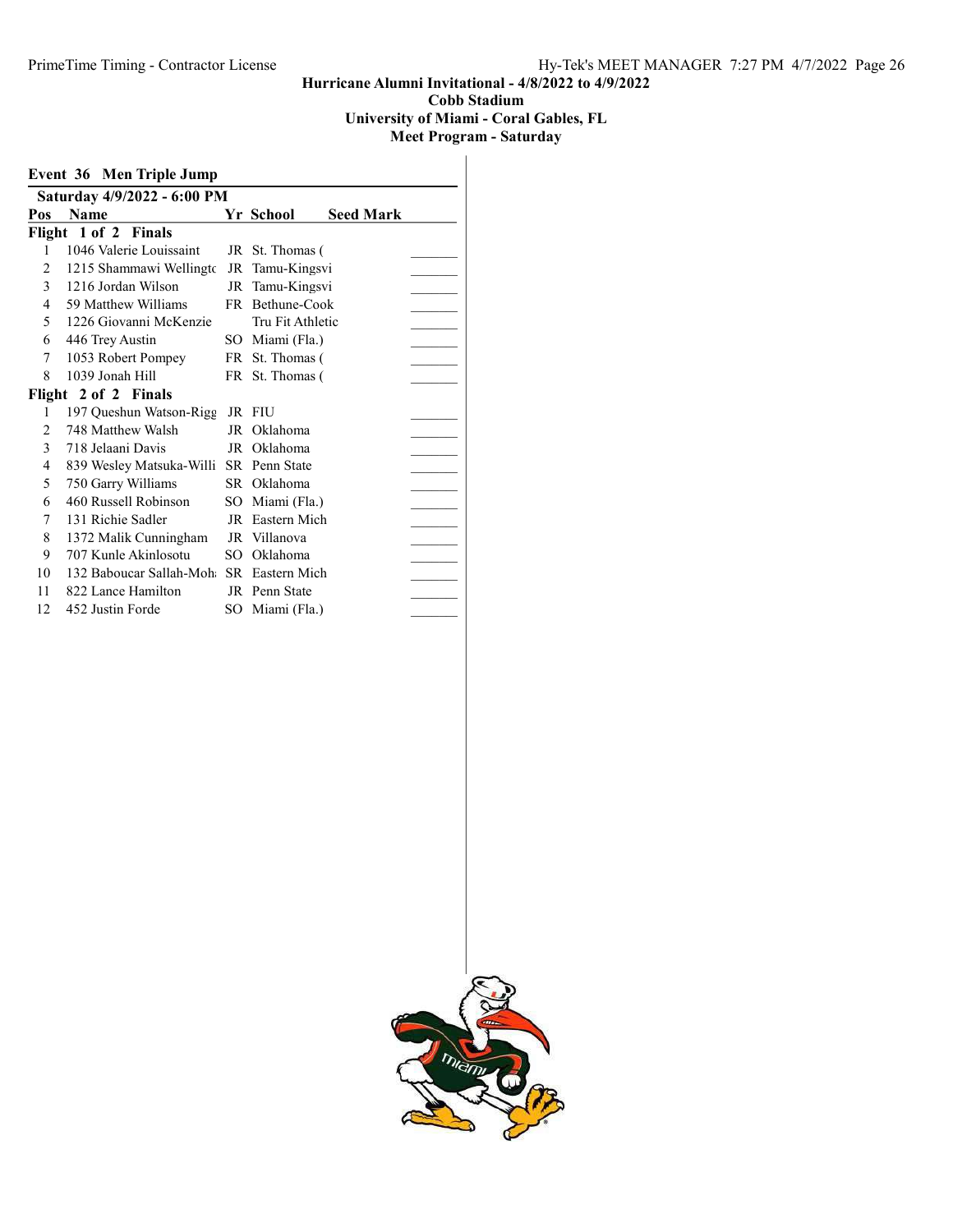# University of Miami - Coral Gables, FL

|     | <b>Event 37 Men Shot Put</b> |                               |  |
|-----|------------------------------|-------------------------------|--|
|     | Saturday 4/9/2022 - 4:00 PM  |                               |  |
| Pos | <b>Name</b>                  | <b>Seed Mark</b><br>Yr School |  |
|     | Flight 1 of 1 Finals         |                               |  |
|     | 464 Jeffrey Williams         | JR Miami (Fla.)               |  |
| 2   | 1045 David Kellier           | SO St. Thomas (               |  |
| 3   | 1062 Kejar Stanfield         | FR St. Thomas (               |  |
| 4   | 1177 Danree Delancy          | JR Tamu-Kingsvi               |  |
| 7   | 805 Thomas Bojalad           | SR Penn State                 |  |
| 8   | 183 Desmond Dorceus          | SO FIU                        |  |
| 9   | 831 Duane Knisely            | SO Penn State                 |  |
| 10  | 1214 Dean Wallace            | JR Tamu-Kingsvi               |  |
| 11  | 745 Diego Trevino            | SO Oklahoma                   |  |
| 12  | 738 Bryant Parlin            | SO Oklahoma                   |  |
| 13  | 715 Cooper Campbell          | SR Oklahoma                   |  |
| 14  | 182 Demetris Dorceus         | SO FIU                        |  |
|     |                              |                               |  |

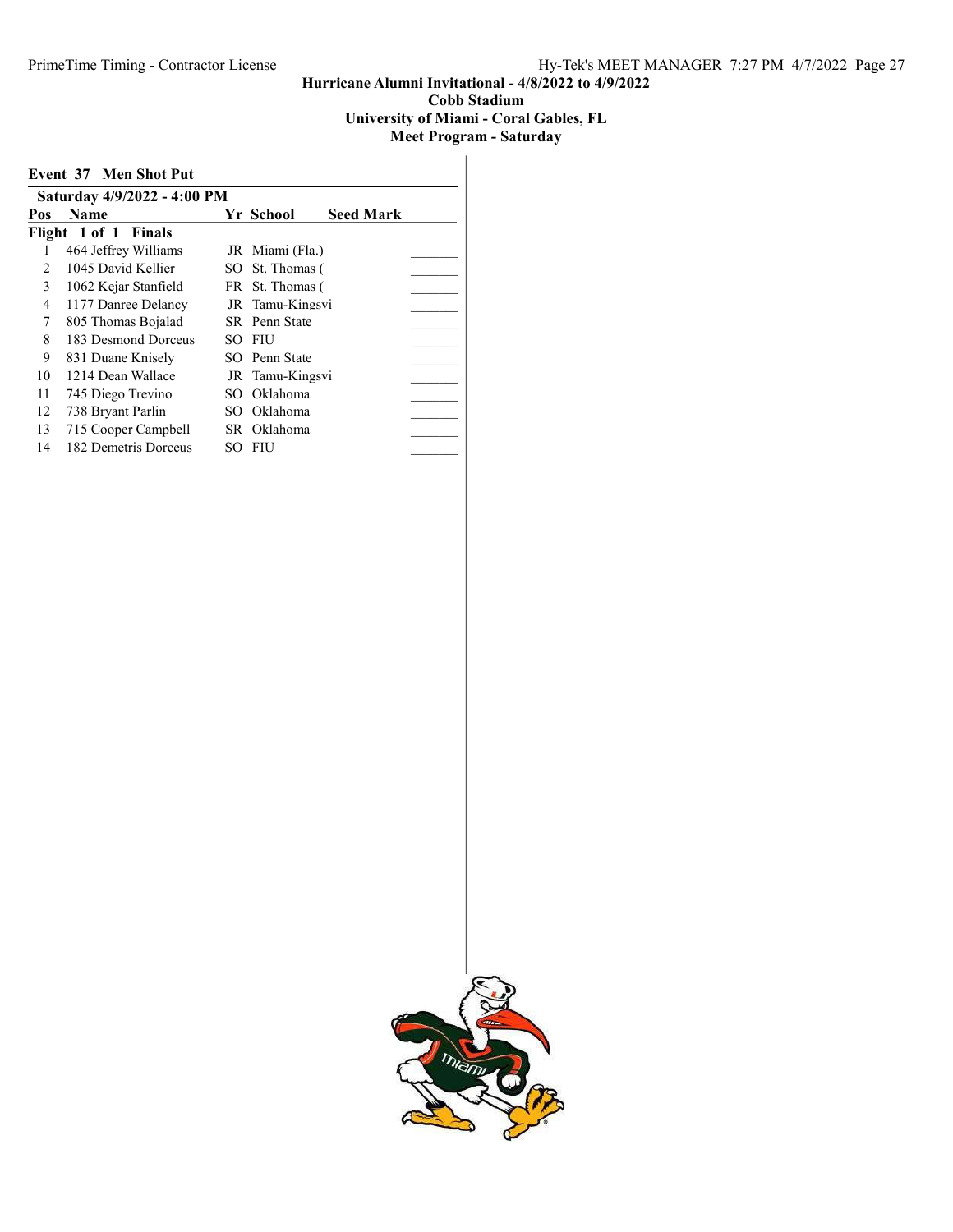#### University of Miami - Coral Gables, FL

| Saturday 4/9/2022 - 11:30 AM<br>Yr School<br><b>Seed Mark</b><br><b>Name</b><br>818 Chris Fredericks<br>SO Penn State<br>2<br>193 Keith Rogers<br>FR FIU<br>807 Collin Burkhart<br>3<br><b>FR</b> Penn State | <b>Event 40 Men Javelin Throw</b> |  |  |  |  |  |  |
|--------------------------------------------------------------------------------------------------------------------------------------------------------------------------------------------------------------|-----------------------------------|--|--|--|--|--|--|
| Pos<br>Flight 1 of 1 Finals                                                                                                                                                                                  |                                   |  |  |  |  |  |  |
|                                                                                                                                                                                                              |                                   |  |  |  |  |  |  |
|                                                                                                                                                                                                              |                                   |  |  |  |  |  |  |
|                                                                                                                                                                                                              |                                   |  |  |  |  |  |  |
|                                                                                                                                                                                                              |                                   |  |  |  |  |  |  |
|                                                                                                                                                                                                              |                                   |  |  |  |  |  |  |
| 851 Tristan Schmidt<br>FR Penn State<br>4                                                                                                                                                                    |                                   |  |  |  |  |  |  |
| 5<br>FR Florida Memo<br>333 Emauri Young                                                                                                                                                                     |                                   |  |  |  |  |  |  |
| 195 Michael Russin<br>6<br>SO FIU                                                                                                                                                                            |                                   |  |  |  |  |  |  |
| 743 Kristo Simulask<br>JR Oklahoma<br>7                                                                                                                                                                      |                                   |  |  |  |  |  |  |
| 8<br>SO Oklahoma<br>751 Joey Zayszly                                                                                                                                                                         |                                   |  |  |  |  |  |  |
| 803 Kevin Bartosh<br>9<br>SO Penn State                                                                                                                                                                      |                                   |  |  |  |  |  |  |